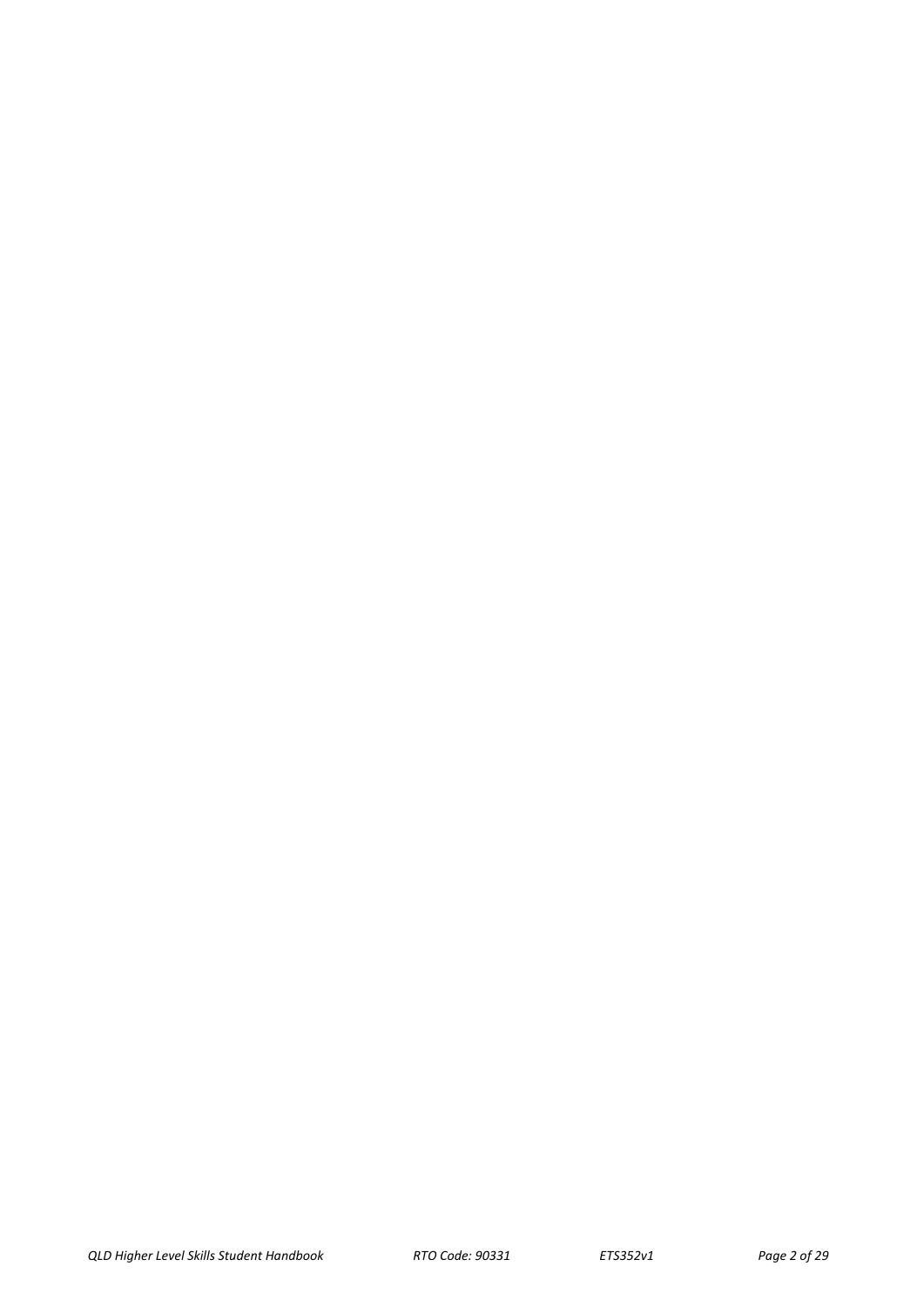| <b>Table of Contents</b>                                                                   |                                                               |    |
|--------------------------------------------------------------------------------------------|---------------------------------------------------------------|----|
| Introduction                                                                               |                                                               | 4  |
| Program Information                                                                        |                                                               | 5  |
| <b>Responsibilities of Parties</b>                                                         |                                                               | 7  |
|                                                                                            | <b>CHC50121 Diploma of Early Childhood Education and Care</b> | 10 |
| Program Content                                                                            | CHC50213 Diploma of School Age Education and Care             | 11 |
| <b>First Aid</b>                                                                           |                                                               | 13 |
| Fees and Charges                                                                           |                                                               | 13 |
| Working through the program                                                                |                                                               | 15 |
| Assessment                                                                                 |                                                               | 16 |
| <b>Academic Misconduct</b>                                                                 |                                                               | 17 |
| A Guide for the Workplace Supervisor                                                       |                                                               | 19 |
| <b>Credit Transfer</b>                                                                     |                                                               | 20 |
| Recognition of Prior Learning                                                              |                                                               | 20 |
| Foundation Skills - Language, Literacy & Numeracy                                          |                                                               | 20 |
| <b>Access and Equity</b>                                                                   |                                                               | 21 |
| <b>Cancellation of Enrolment</b>                                                           |                                                               | 22 |
| <b>Delayed Completion</b>                                                                  |                                                               | 22 |
| Completion                                                                                 |                                                               | 22 |
| Issuance of a Qualification                                                                |                                                               | 22 |
| <b>Statements of Attainment</b>                                                            |                                                               | 23 |
| <b>Complaints and Appeals</b>                                                              |                                                               | 23 |
| Assistance                                                                                 |                                                               | 25 |
| Appendix 1: Unit Hours and Prices (CHC50121 Diploma of Early Childhood Education and Care) |                                                               | 27 |
| Appendix 2: Unit Hours and Prices (CHC50213 Diploma of School Age Education and Care)      |                                                               | 28 |
| <b>Contact Numbers</b>                                                                     |                                                               | 29 |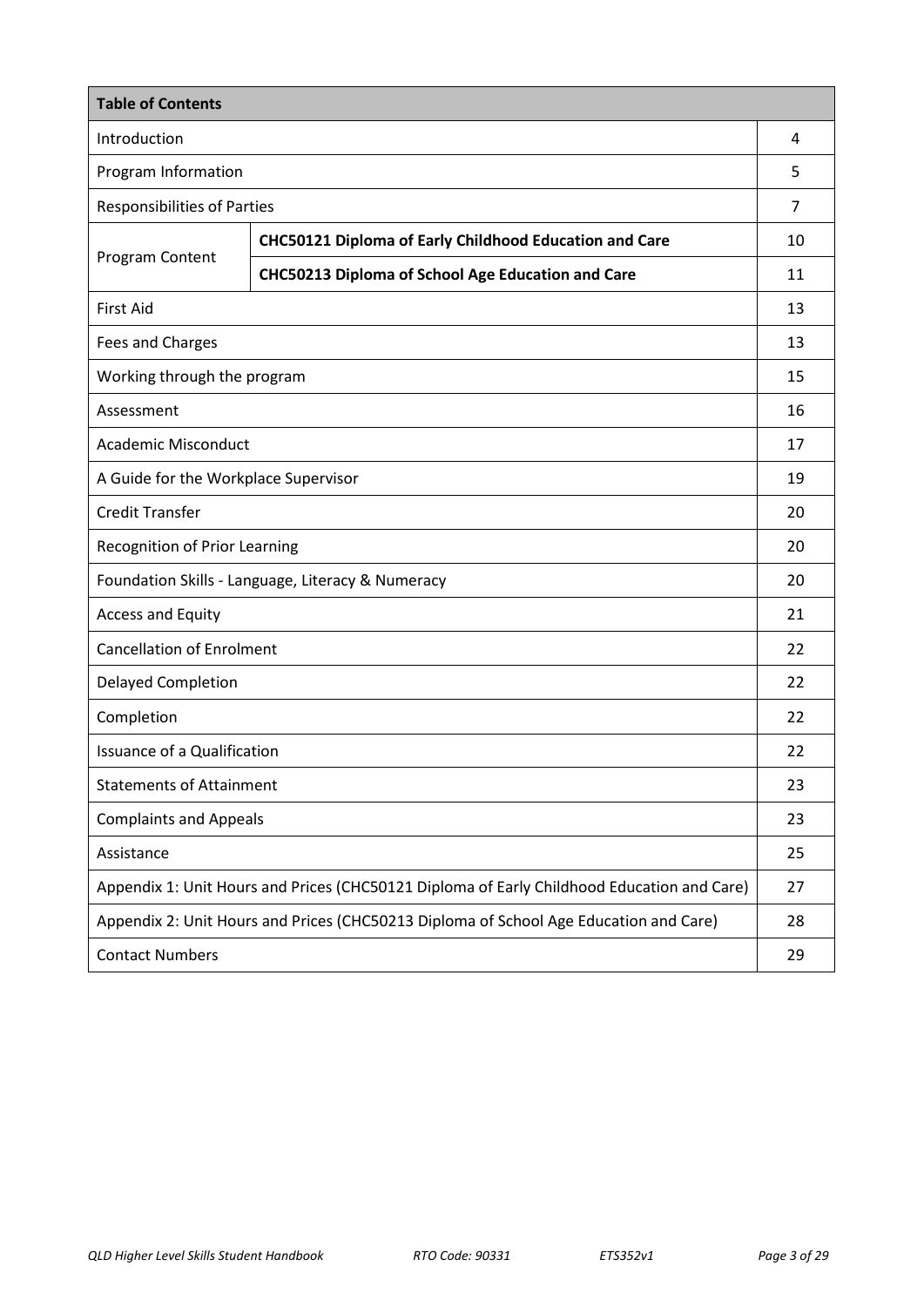## **1.0 Introduction**

The Higher Level Skills is a key program under the Queensland VET Investment Plan and is funded by the Queensland Government. The information in this handbook has been developed to provide information for persons considering the Higher Level Skills program. It is important students enrol in training that best meets their personal and career aspirations, and be fully informed of program requirements and fee costs prior to enrolment.

Eligible students must understand that the entitlement under the Higher Level Skills Program is for **one** government subsidised qualification only. It is imperative that students are fully informed about the entitlement and that they take the time to consider training choices and costs. Students will not be eligible for another subsidised training place under the Higher Level Skills Program once they complete this Diploma qualification.

**NOTE:** Only those courses or qualifications that are identified on the Priority Skills List will attract government funding under the Higher Level Skills Program. See the Priority Skills List at [https://desbt.qld.gov.au/training/](https://desbt.qld.gov.au/training)providers/funded/priority-skills-list

Persons undertaking this program with ECTARC have a choice of one of two Diploma level qualifications. We advise students to consider their employment options and career aspirations to ensure that they undertake the qualification that best suits their needs.

#### *Please retain this handbook for referral purposes.*

#### **1.1 About ECTARC**

At ECTARC you will find a team of early childhood professionals committed to excellence in the delivery of training that fosters educators who can provide high quality education and care to young children. For over 20 years our focus has been training high quality graduates who have the skills and knowledge to deliver best practice in early childhood education and care services.

ECTARC was established in 1998 as a community owned, not for profit Registered Training Organisation (RTO) that specialises in early childhood training and professional development. ECTARC also manages 11 early childhood education and care services in the Illawarra and Shoalhaven areas of NSW. The close working connection with these services ensures that training provided continues to meet the needs of the early childhood sector and regulatory bodies.

The Department of Employment, Small Business and Training (DESBT) contracts ECTARC to deliver publicly funded training and assessment services for the early childhood sector. ECTARC is a 'Skills Assure Supplier' (SAS) and has held a User Choice contract for delivering traineeships and apprenticeships in Queensland since 1998.

Our specialist early childhood knowledge, extensive experience in the sector and commitment to providing the best early childhood training is why we are a leading, well respected, award winning RTO. We welcome you to our organisation and we look forward to supporting you on your learning journey.

Please call and speak to one of our Training and Development Officers (TDOs) about your training and professional development needs. ECTARC TDOs hold early childhood and training qualifications and have many years' experience working in the early childhood sector.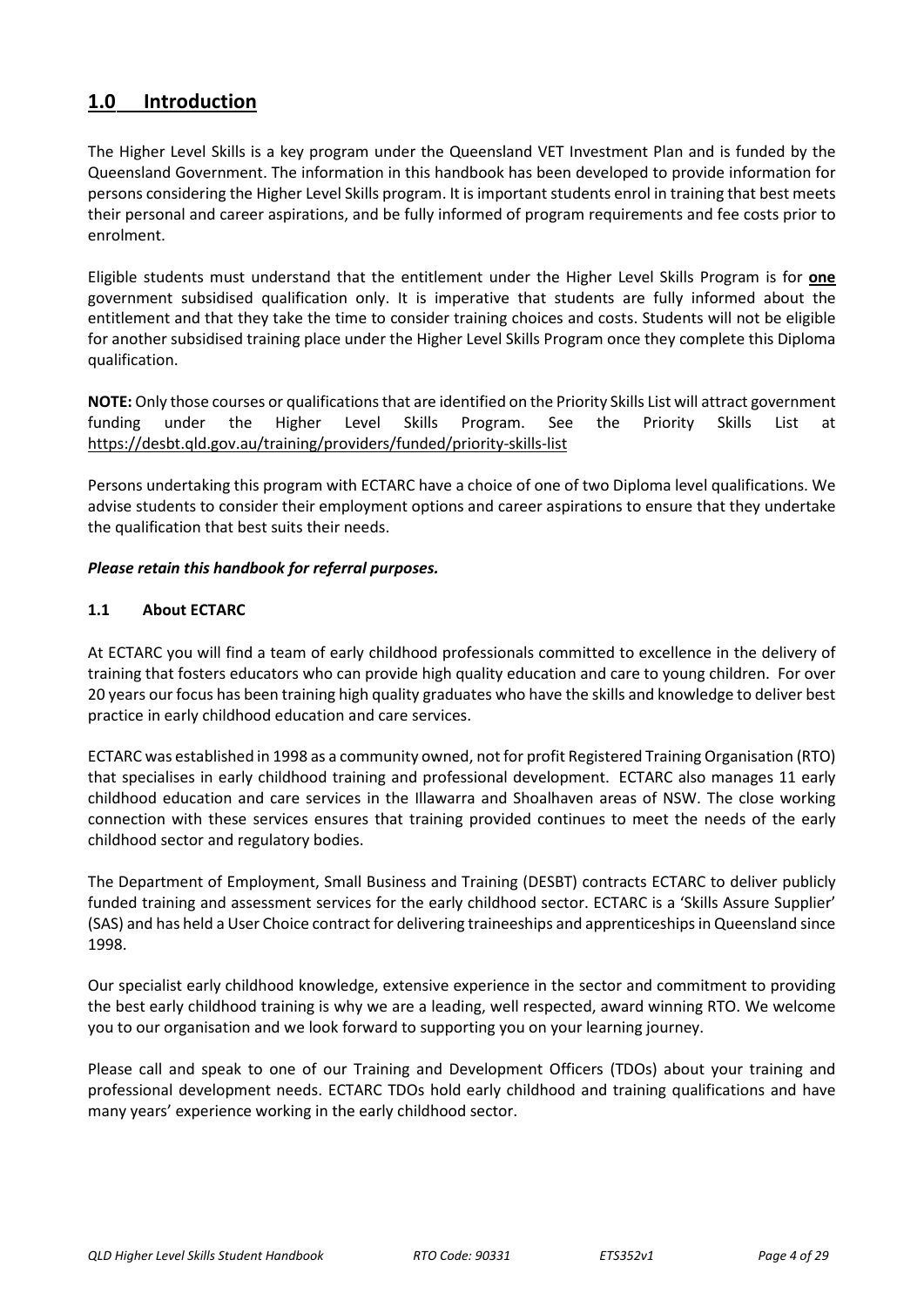## **2.0 What is the Higher Level Skills Program?**

The aim of the Higher Level Skills Program is the completion of higher level qualifications which lead to secure employment, career advancement or transition/entry into university. Employers may also be able to access training to address workforce development needs and skill shortages.

The Higher Level Skills funding will provide a Government subsidy towards the training cost for eligible students undertaking an Australian Qualifications Framework (AQF) certificate level IV qualification or above. The subsidy is paid directly to a pre-approved RTO of their choice, otherwise known as a Skills Assure Supplier (SAS), as training is delivered and reported to the Department of Employment, Small Business and Training (DESBT).

The Queensland Government already provides a training subsidy for apprenticeship and traineeships under User Choice arrangements. User Choice will continue to be delivered under existing arrangements, while the Higher Level Skills Program will provide an entitlement to a training place for other students.

The list of RTOs approved to deliver each subsidised qualification or skill set will be published on the Queensland Skills Gateway. Individuals and employers are free to choose their preferred RTO from this list.

Further information about the Higher Level Skills program is available on the Department's website at <https://desbt.qld.gov.au/training>

#### **2.1 Qualification Description/Outcomes:**

The **CHC50121 Diploma of Early Childhood Education and Care** reflects the role of educators in early childhood education and care who work in regulated children's education and care services in Australia. Educators at this level are responsible for designing and implementing curriculum that meets the requirements of an approved learning framework and for maintaining compliance in other areas of service operations. They use specialised knowledge and analyse and apply theoretical concepts to diverse work situations. They may have responsibility for supervision of volunteers or other educators.

Early childhood educators work in long day care centres, family day care, pre-schools or kindergartens.

To achieve this qualification, the individual must have completed a total of least 280 hours of work in a regulated children's education and care service in Australia as detailed in the Assessment Requirements of units of competency. The total number of hours may be applied collectively across all units of competency that include the requirement for workplace hours.

The **CHC50213 Diploma of School Age Education and Care** reflects the role of educators who work with school age children in school age education and care before and after school and vacation care programs. In doing so, they support the implementation of an approved learning framework. They may work under direct supervision or autonomously. They may have responsibilities for supervision of volunteers or other staff.

**Occupational titles may include:** School Aged Care Supervisor/Coordinator, School Age Care Educator. These qualifications are competency-based training, which means that once all parties are in agreement that competency has been achieved, the program can be finalised and completed. Most persons complete the program within a 2 to 3 year time frame.

**Entry Requirements:** Students enrolling in the CHC50121 Diploma of Early Childhood Education and Care must hold either a CHC30113 Certificate III in Early Childhood Education and Care or a CHC30121 Certificate III in Early Childhood Education and Care. There are no entry requirements for the CHC50213 Diploma of School Age Education and Care qualification.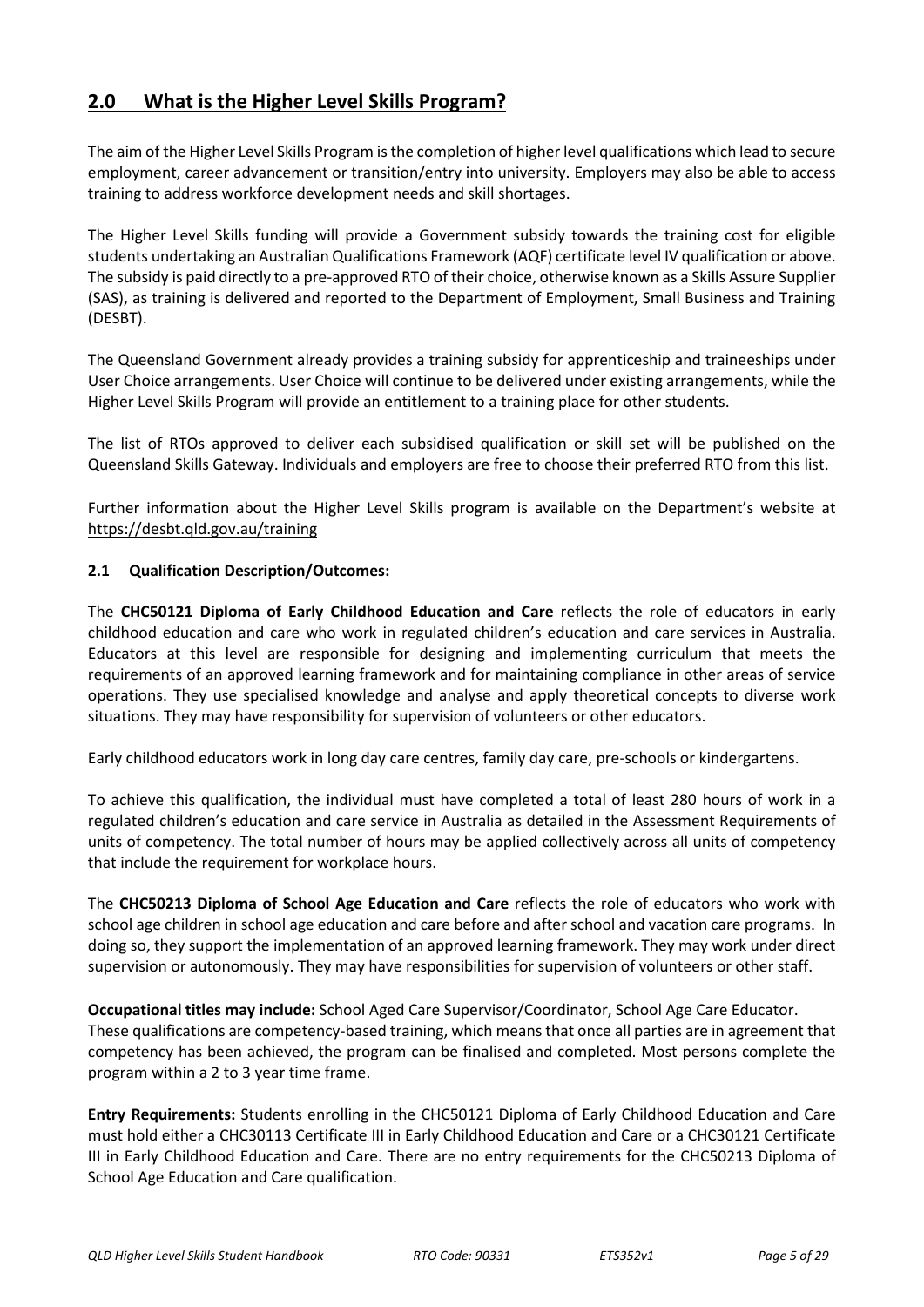#### **2.2 Program Eligibility**

To be eligible for the Higher Level Skills Program, individuals must:

- be aged 15 years or over;
- be no longer at school;
- a Queensland resident:
- be an Australian or New Zealand citizen or Australian permanent resident (including humanitarian entrants), or a temporary resident with the necessary visa and work permits on the pathway to permanent residency and
- not hold, or be enrolled in, a certificate IV level or higher qualification (not including qualifications completed at school and foundations skills training).

**2.2.1** To prove eligibility, students are required to provide 'verified copies' of the following with their application:

- 1. All students are required to send proof of citizenship need to provide **one** of the following:
	- Australian or New Zealand Birth certificate
	- Australian Citizen certificate
	- Green Medicare card
	- Australian or New Zealand passport
- 2. All students are required to send proof of residency need to provide **one** of the following:
	- Driver's license showing student's address
	- QLD rates notice in student's name and address
	- Electricity, gas or telephone account in student's name and address (issued in the last 6 months)
	- Contract of property purchase/lease/mortgage documents
	- Bank statement issued in the last 6 months
- 3. If students are applying **in their married** name they need to provide:
	- A copy of their marriage certificate
	- A copy of their birth certificate

#### **2.2.2 Unique Student Identifier (USI)**

Unique Student Identifier or 'USI' is a national VET student identification number for all nationally recognised training. Any person undertaking a nationally recognised qualification or unit of competency is now required to have a USI. Each student's USI links to an online account that contains all of their training records and results (transcript) that they have completed from 1 January 2015 onwards. By having a USI, students will be able to access their training records and results (transcript) whenever they need them. It is very important that all students register for a USI. If students don't have a USI, they won't be able to proceed to receive funding or recognition for their training.

*For further information visit:* www.usi.gov.au and follow the steps to obtain a USI number. It is quick and easy to do and will look something like this: **5NW87ZL1P2**

Once a student has obtained their USI number, they are required to provide details at the enrolment process.

#### **2.2.3 Confirmation of eligibility**

Policy of this program requires that we gather evidence of eligibility for all persons applying to participate. ECTARC is required to use the department's Apprenticeships / All Students Info – Self Service (AISS)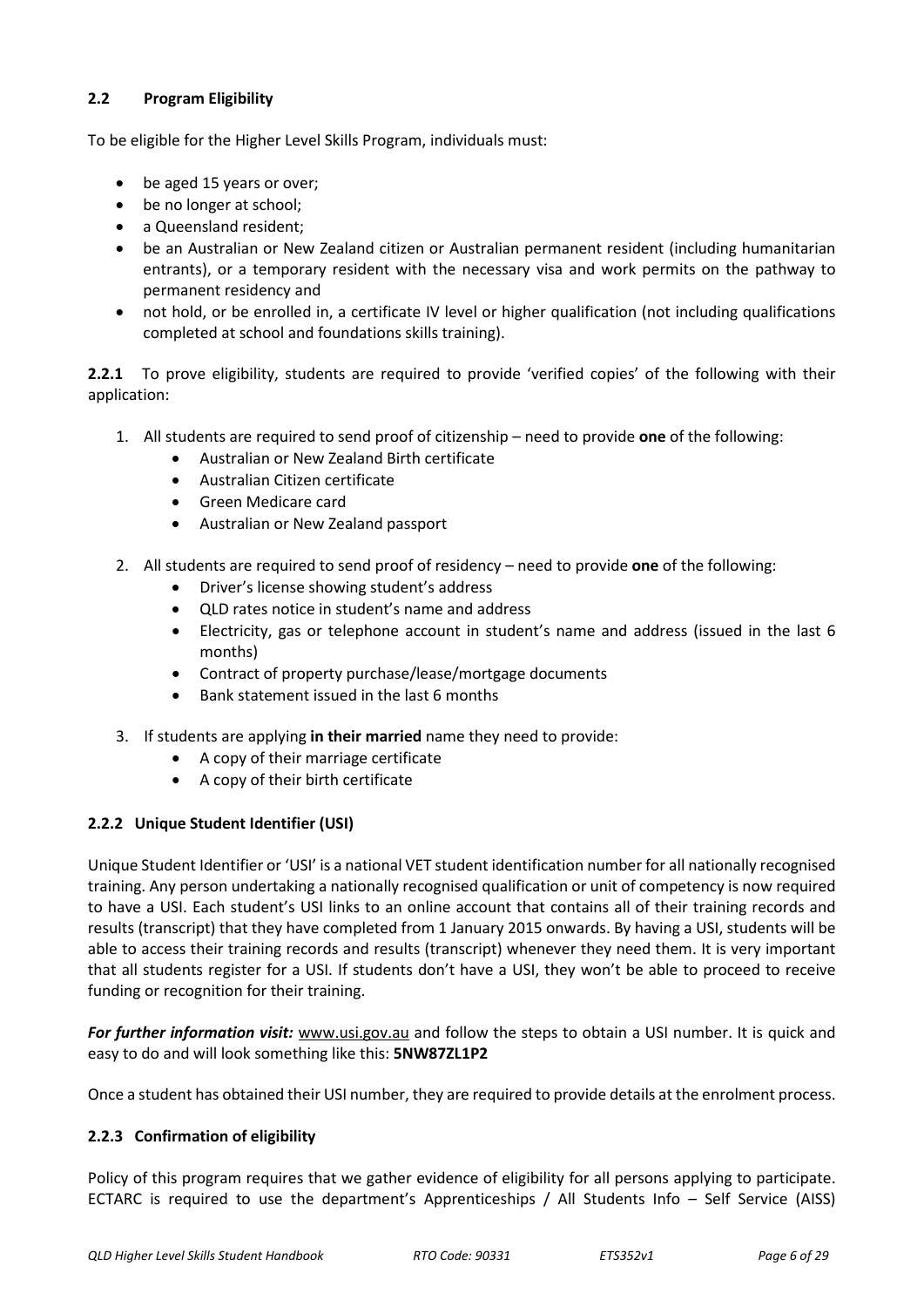tool/search facility to confirm students' eligibility for funding and report their progress throughout the program.

#### **2.2.4 Age requirements**

Any person under 17 years of age is eligible to undertake studies in the course. If a student is under 18 years of age at time of enrolment into the program, a parent or guardian must co-sign the application and enrolment forms to acknowledge consent to participate.

**Note:** If seeking employment, students must be aware that Section 120 of the National Regulations requires the approved provider of a centre-based service must ensure that any educator at the service who is under 18 years of age:

- (a) does not work alone at the service; and
- (b) is adequately supervised at all times by an educator who has attained the age of 18 years.

#### **2.2.5 Blue Card**

To ensure the safety of children and young people in Queensland, the blue card system determines who is eligible to work in child-related employment or carry on a child-related business. Any person working with children must undergo a criminal history check as stated by Education and Care Services National Law Act 2010, and be eligible for a Positive Notice 'Blue Card'. It is an offence to engage in any child related paid or voluntary employment, or to carry on a child related business without a current Positive Notice.

If students do not currently hold a card, or have not already applied, application forms are available from the Queensland Government Blue Card Services at https:/[/www.bluecard.qld.gov.au/](http://www.bluecard.qld.gov.au/)login. For more information please visit the website or phone **1800 113 611** or **07 3211 6999**, Monday to Friday from 8:00am to 5.00pm.

#### **2.2.6 Who is disqualified from applying for a blue card?**

To contribute to ensuring the safety of children and young people in Queensland, the blue card system disqualifies certain people from applying for a blue card under the *'Working with Children (Risk Management and Screening) Act 2000*'.

To find out who is a disqualified person visit:<https://www.bluecard.qld.gov.au/disqualification.html>

### **3.0 Responsibilities of Parties**

If students are under a Commonwealth Government agency (e.g. Job Services Australia Provider) they will need to follow agency requirements as well as the following:

#### **3.1 As a Student**

The student is responsible for meeting and maintaining their obligations under the agreement. If the student is under 18 years of age a parent/guardian is also responsible for meeting obligations under the agreement.

As part of your enrolment it is a requirement that you complete a Foundation Skills Questionnaire (FSQ) as part of the enrolment application process and disclose any additional support needs/disabilities that you may have and any prior qualifications/study that you have completed. This will allow ECTARC to provide suitable assistance if required and to ensure that your Training Plan is designed to meet your needs and skills.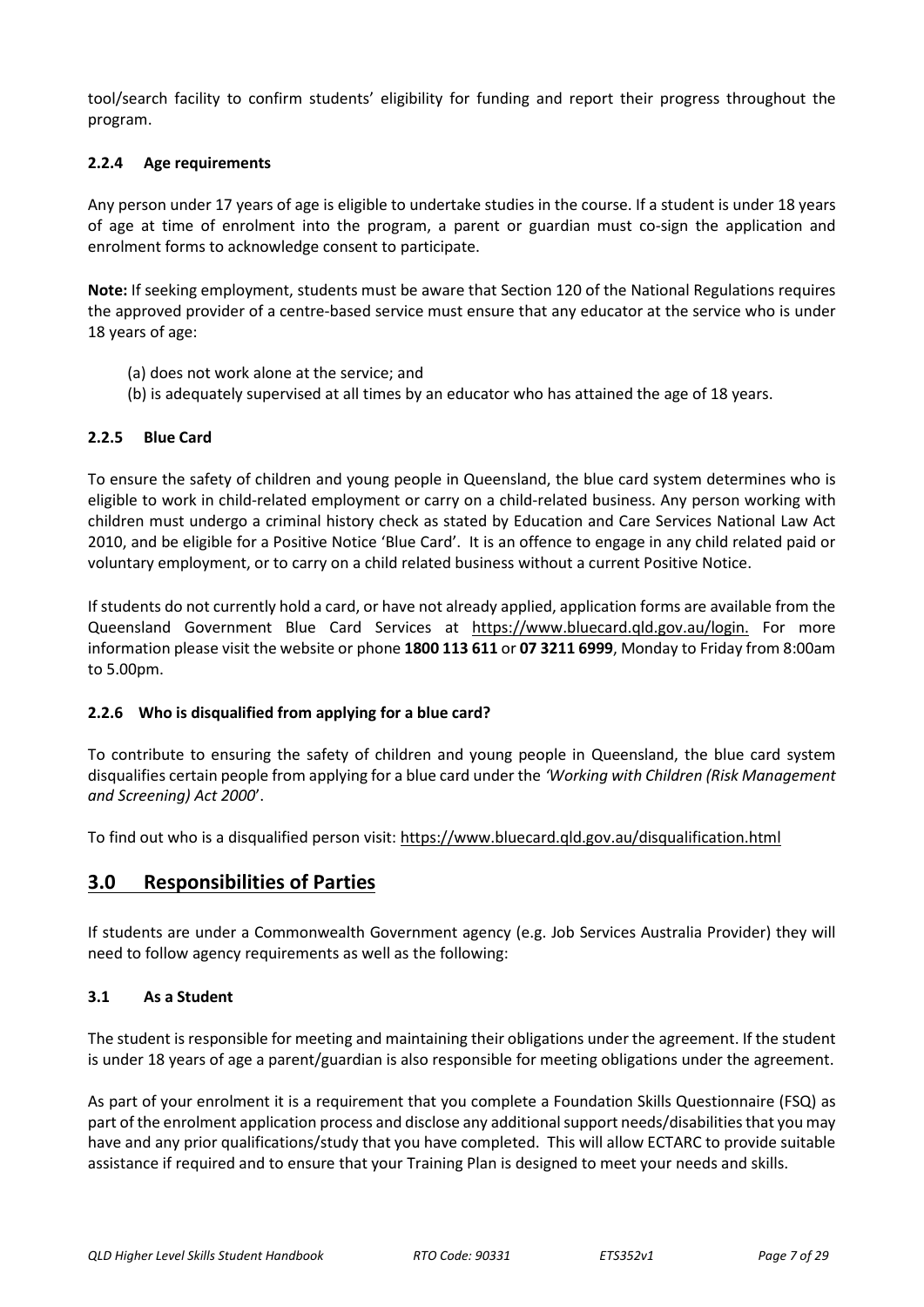It is a requirement that all students attend online training sessions and submit assessment tasks on a regular basis. If a student continuously fails to participate in the program, ECTARC reserves the right to cancel their enrolment.

#### *In regards to studies, the student must:*

- obtain a Unique Student Identifier
- observe the conditions of the employment agreement or award
- undertake training and assessment as set out in the Training Plan
- notify ECTARC if they are unable to attend training/assessment sessions
- notify ECTARC of the following:
	- $\triangleright$  if they are having difficulties with study/assessment
	- $\triangleright$  withdrawal from the program
	- $\triangleright$  if they require any changes to their Training Plan
	- $\triangleright$  if their employment status changes
	- $\triangleright$  if they believe that they will not complete their qualification in due time

#### *In regards to practicum, the student must:*

- attend and perform work duties as directed (job description, roster)
- follow relevant regulations and legislative requirements
- follow the service's policies, procedures and guidelines
- follow the National Quality Framework
- observe confidentiality on behalf of the employer and clients
- follow all WHS requirements
- uphold the Code of Ethics and United Nations Rights of the Child
- work within a duty of care to self and others.

#### **3.2 Record keeping and reporting**

Students are required to keep and maintain specific records during the course of the program. These records monitor their training and competency progress.

#### **The various records which students must complete/retain include:**

- a copy of the Training Plan
- Third Party Reports which documents the on-the-job practical performance
- completed assessments and feedback provided by ECTARC
- ECTARC practicum documents as required
- a copy of the handbook
- a copy of any award or workplace agreements, if the student becomes employed.

It is a DESBT requirement that upon completion or withdrawal from the program, students are required to complete a survey providing feedback on their employment status and participation in the training program.

#### *Note: ECTARC require two weeks' notice of cancellation of enrolment.*

#### **3.3 Supervised Registered Training Organisation (SRTO)**

With ECTARC as the training provider, we will support students through their program from start to finish. TDOs will develop a Training Plan with the student, deliver training on each unit of competency, assess their achievements of knowledge and skills, and issue the qualification upon successful completion.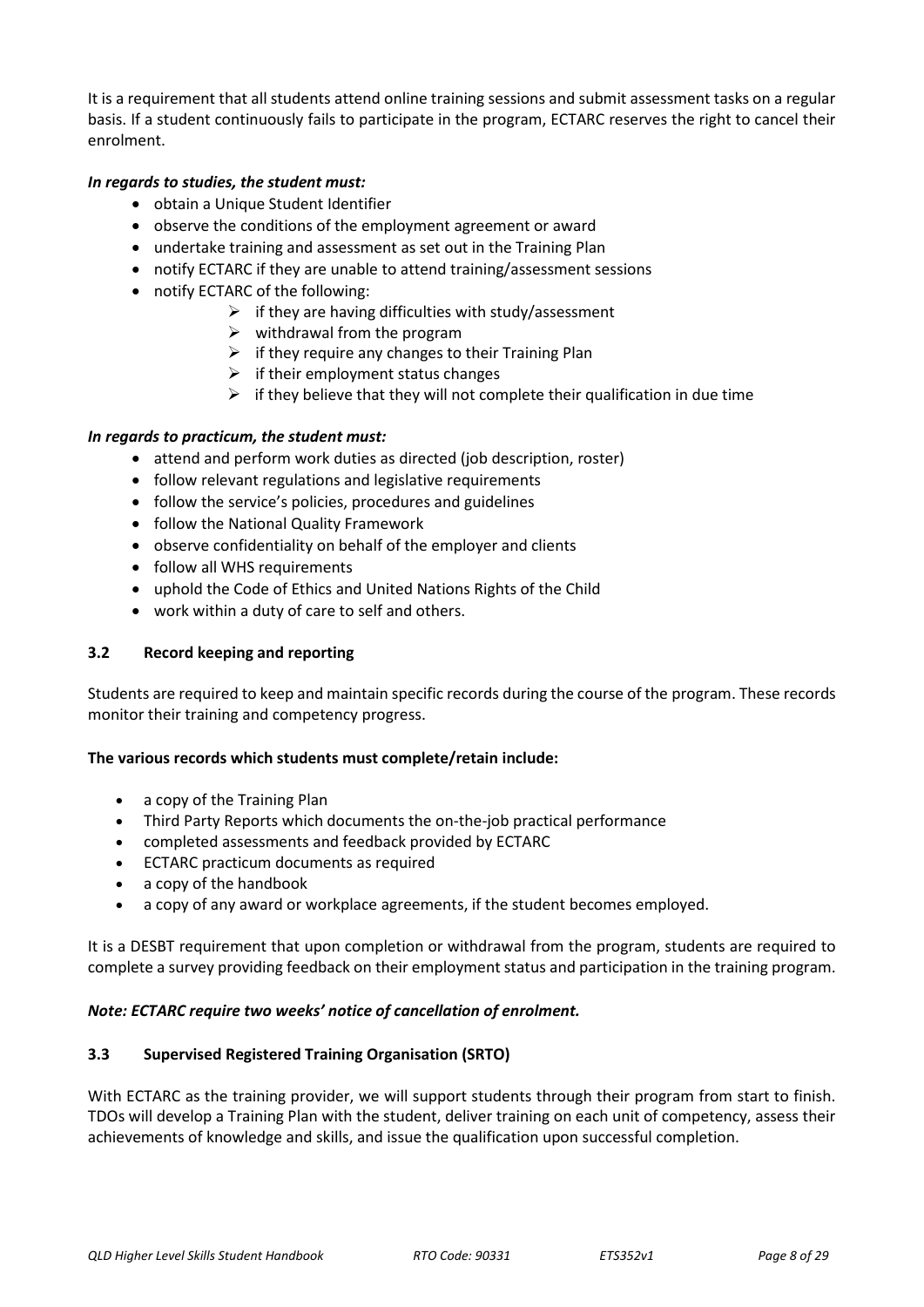#### *ECTARC will:*

- develop a Training Plan to suit the student's needs
- assess the Foundation Skills Questionnaire and support needs of student
- provide all learning resources
- assign a Training & Development Officer (TDO)
- maintain regular training and assessment as per the Training Plan
- assist with on-the-job skill development
- maintain records of assessments and progress
- advise and assist in relation to any additional support required
- issue the qualification upon completion
- charge a student co-contribution fee in accordance with DESBT guidelines

#### **3.4 Employer Responsibilities**

Employers must provide both the facilities and the range of work to train a student (either a paid employee or practicum student) in the competencies/learning outcomes identified in the Training Plan and ensure that the student receives adequate training and supervision. Regarding children's services, facilities would mean the service itself i.e. a regulated education and care service, and range of work means the student works with the children and not as a support worker (e.g. the cook, cleaner or bus driver).

Students must have the ability to work with a minimum of three children in each age group (Birth-23 months, 2-3 years, 3-5 years) or (5-12 years) to gain the learning experience required. If you are unsure of your ability to work within these please contact ECTARC to discuss your situation.

#### *The employer must:*

- not use students on practicum who is not an employee of the service as a staff member, as they cannot be counted in staffing ratios
- not leave students on practicum alone with a group or child
- provide the student with a staff handbook and job description
- provide the student with access to policies, procedures and workplace documents
- provide quality on-the-job training in a safe working environment
- provide a Workplace Supervisor to support the student
- provide a copy of the Workplace Supervisor's qualification to ECTARC

**NOTE***:* If employed, ensure that the student receives appropriate wages as outlined by the Fair Work Commission.

#### **3.5 The Workplace Supervisor**

The Workplace Supervisor must be a qualified educator who holds the equivalent qualification *or higher* than the qualification being undertaken by the student – CHC50121 Diploma of Early Childhood Education and Care *or* CHC50213 Diploma of School Age Education and Care.

#### *The Workplace Supervisor must:*

- provide a range of work and opportunities to develop skills as per each unit of competency
- have regular discussions with the student about the practical component and give feedback and direction about performance
- complete the Third Party Report for each unit
- assist the student to follow service policies and procedures
- mentor and support the student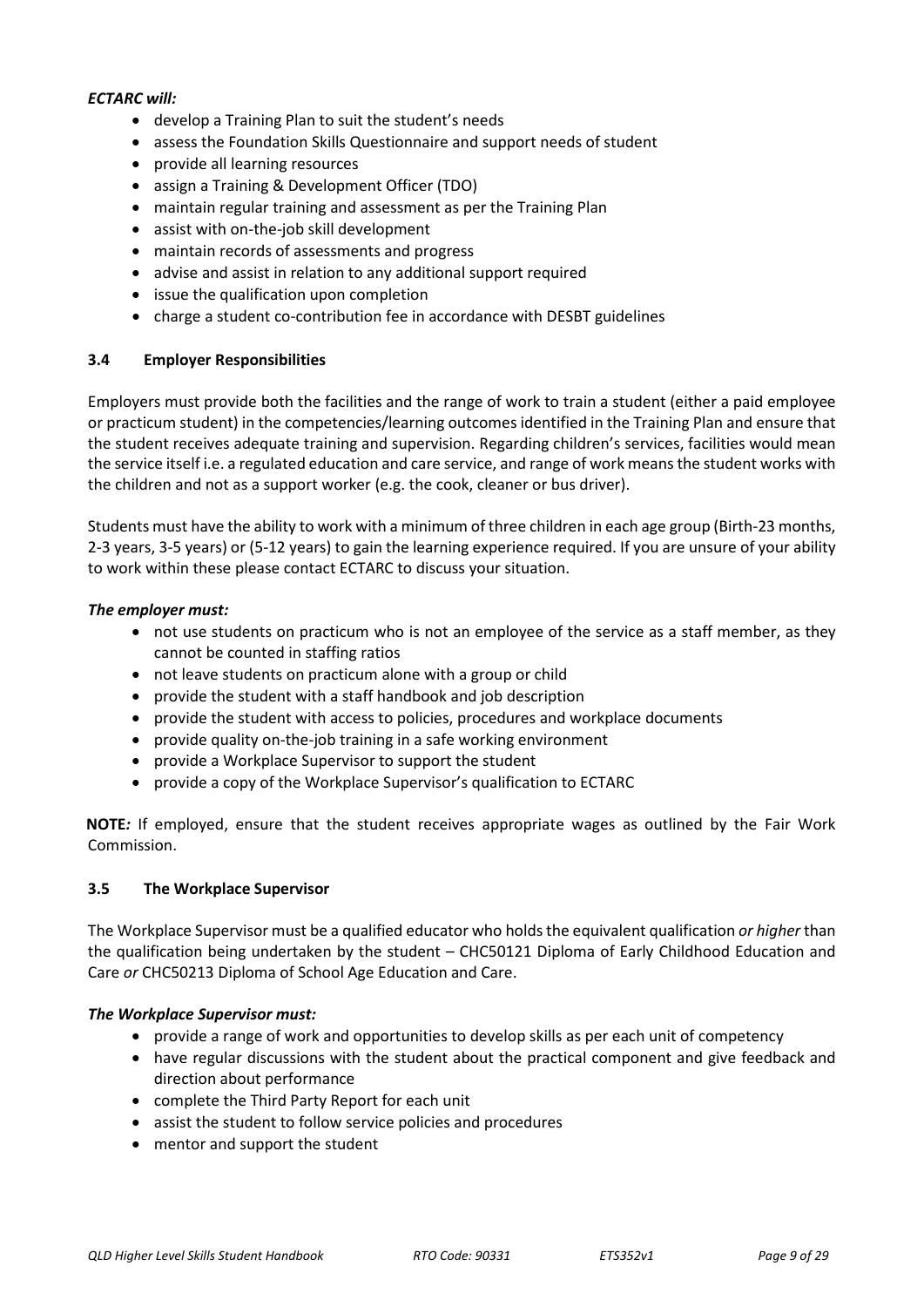## **4.0 Program content**

ECTARC delivers training via a flexible delivery mode which includes a variety of support strategies and resources such as real time online study sessions, pre-recorded sessions, webinars, self-paced learning activities, phone support, interactive and PDF learning resources and workplace training. Each unit is provided individually and when successfully completed, the next unit will be trained and so on.

Each unit has the learning resources as well as a list of any additional recommended resources/readings/useful websites links to support students to successfully complete the written assessment tasks, practical assessment and develop the skills required in the Third-Party Reports. This is all accessed via the ECTARC Training Portal.

#### **There are two components to both qualifications:**

- 1. Off-the-job training Formal training and assessment by ECTARC.
- 2. On-the-job training Practical learning in the workplace to gain skills and knowledge.

#### **4.1 Qualification content**

#### **CHC50121 Diploma of Early Childhood Education and Care**

**Off-the-job (Formal learning):** Consists of 15 units of competency made up of **12 core** units and **3 electives** (selected during Training Plan development).

| <b>Unit Codes</b>                                              | <b>Unit Title</b>                                                     | Core /<br><b>Elective</b> |
|----------------------------------------------------------------|-----------------------------------------------------------------------|---------------------------|
| CHCPRP003                                                      | Reflect on and improve own professional practice                      | Core                      |
| CHCECE041                                                      | Maintain a safe and healthy environment for children                  | Core                      |
| CHCECE050                                                      | Work in partnership with children's families                          | Core                      |
| CHCECE042                                                      | Foster holistic early childhood learning, development and wellbeing   | Core                      |
| CHCECE047                                                      | Analyse information to inform children's learning                     | Core                      |
| CHCECE043                                                      | Nurture creativity in children                                        | Core                      |
| CHCECE049                                                      | Embed environmental responsibility in service operations              | Core                      |
| CHCECE048                                                      | Plan and implement children's education and care curriculum           | Core                      |
| CHCECE045                                                      | Foster positive and respectful interactions and behaviour in children | Core                      |
| CHCECE046                                                      | Implement strategies for the inclusion of all children                | Core                      |
| CHCECE044                                                      | Facilitate compliance in a children's education and care service      | Core                      |
| BSBTWK502                                                      | Manage team effectiveness                                             | Core                      |
| Electives - Further electives are available at training.gov.au |                                                                       |                           |
| CHCMGT003                                                      | Lead the work team                                                    | Elective                  |
| BSBHRM413                                                      | Develop teams and individuals                                         | Elective                  |
| BSBSTR501                                                      | Establish innovative work environments                                | Elective                  |

*Please note that other electives can be chosen if they meet the requirements of the training package.*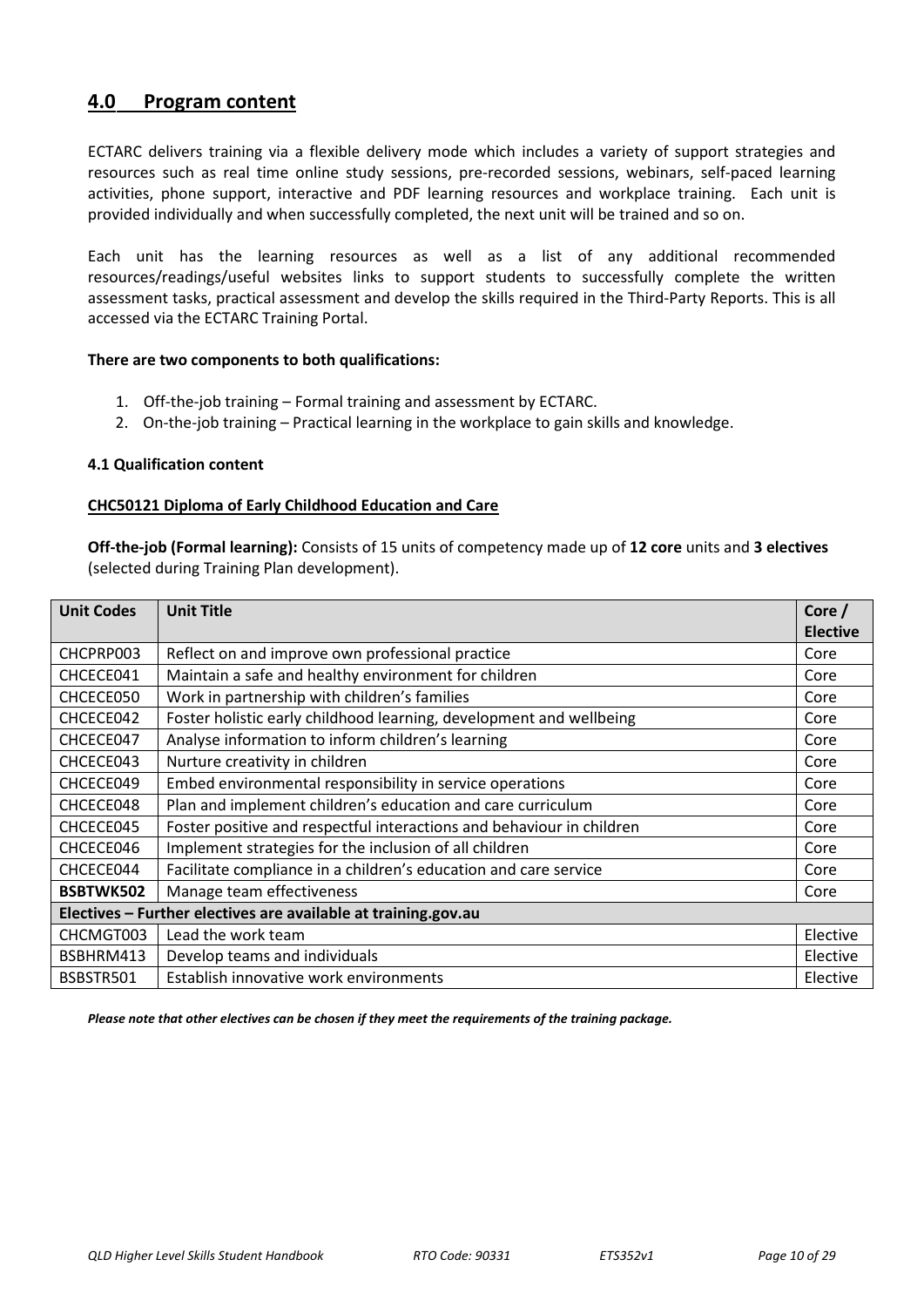#### **CHC50213 Diploma of School Age Education and Care**

**Off-the-job (Formal learning):** consists of 25 units of competency made up of **18 core** units and **7 electives** (selected during Training Plan development).

| <b>Unit Codes</b> | <b>Unit Title</b>                                                                        | Core /<br><b>Elective</b> |
|-------------------|------------------------------------------------------------------------------------------|---------------------------|
| CHCECE001         | Develop cultural competence                                                              | Core                      |
| CHCECE004         | Promote and provide healthy food and drinks                                              | Core                      |
| CHCECE009         | Use an approved learning framework to guide practice                                     | Core                      |
| CHCECE011         | Provide experiences to support children's play and learning                              | Core                      |
| CHCECE016         | Establish and maintain a safe and healthy environment for children                       | Core                      |
| CHCECE018         | Nurture creativity in children                                                           | Core                      |
| CHCECE019         | Facilitate compliance in an education and care service                                   | Core                      |
| CHCECE020         | Establish and implement plans for developing cooperative behaviour                       | Core                      |
| CHCECE021         | Implement strategies for the inclusion of all children                                   | Core                      |
| CHCECE024         | Design and implement the curriculum to foster children's learning and development        | Core                      |
| CHCECE026         | Work in partnership with families to provide appropriate education and care for children | Core                      |
| CHCPRT001         | Identify and respond to children and young people at risk                                | Core                      |
| CHCSAC001         | Support children to participate in school age care                                       | Core                      |
| CHCSAC002         | Develop and implement play and leisure experiences in school age care                    | Core                      |
| CHCSAC003         | Work collaboratively and respectfully with children in school age care                   | Core                      |
| CHCSAC005         | Foster the holistic development and wellbeing of the child in school age care            | Core                      |
| HLTAID004         | Provide an emergency first aid response in an education and care setting                 | Core                      |
| CHCDIV002         | Promote Aboriginal and/or Torres Strait Islander cultural safety                         | Core                      |
|                   | Electives $-7$ units to be to be chosen from the following                               |                           |
| CHCDIV001         | Work with diverse people                                                                 | Elective                  |
| BSBINN502         | Build and sustain an innovative work environment                                         | Elective                  |
| CHCECE022         | Promote children's agency                                                                | Elective                  |
| CHCECE023         | Analyse information to inform learning                                                   | Elective                  |
| CHCECE025         | Embed sustainable practices in service operations                                        | Elective                  |
| CHCPRP003         | Reflect on and improve own professional practice                                         | Elective                  |
| CHCMGT003         | Lead the work team                                                                       | Elective                  |
| CHCPOL002         | Develop and implement policy                                                             | Elective                  |
| HLTWHS003         | Maintain work health and safety                                                          | Elective                  |
| BSBLED401         | Develop teams and individuals                                                            | Elective                  |

*Please note that other electives can be chosen if they meet the requirements of the training package.* 

#### **4.2 On the job learning**

Where the student is employed in a regulated education and care setting, work placement requirements may be achieved in their workplace. Where requirements cannot be achieved in their workplace, the student will be required to complete a practicum at a different service. Students who are not currently working in a service are required to complete all practicum hours in one or more regulated education and care services of their choice. The Australian Children's Education and Care Quality Authority (ACECQA) publishes lists of approved services. Students can search for services by postcode.

**NOTE:** All students must provide a copy of their valid Blue Card prior to the commencement of any Practicum.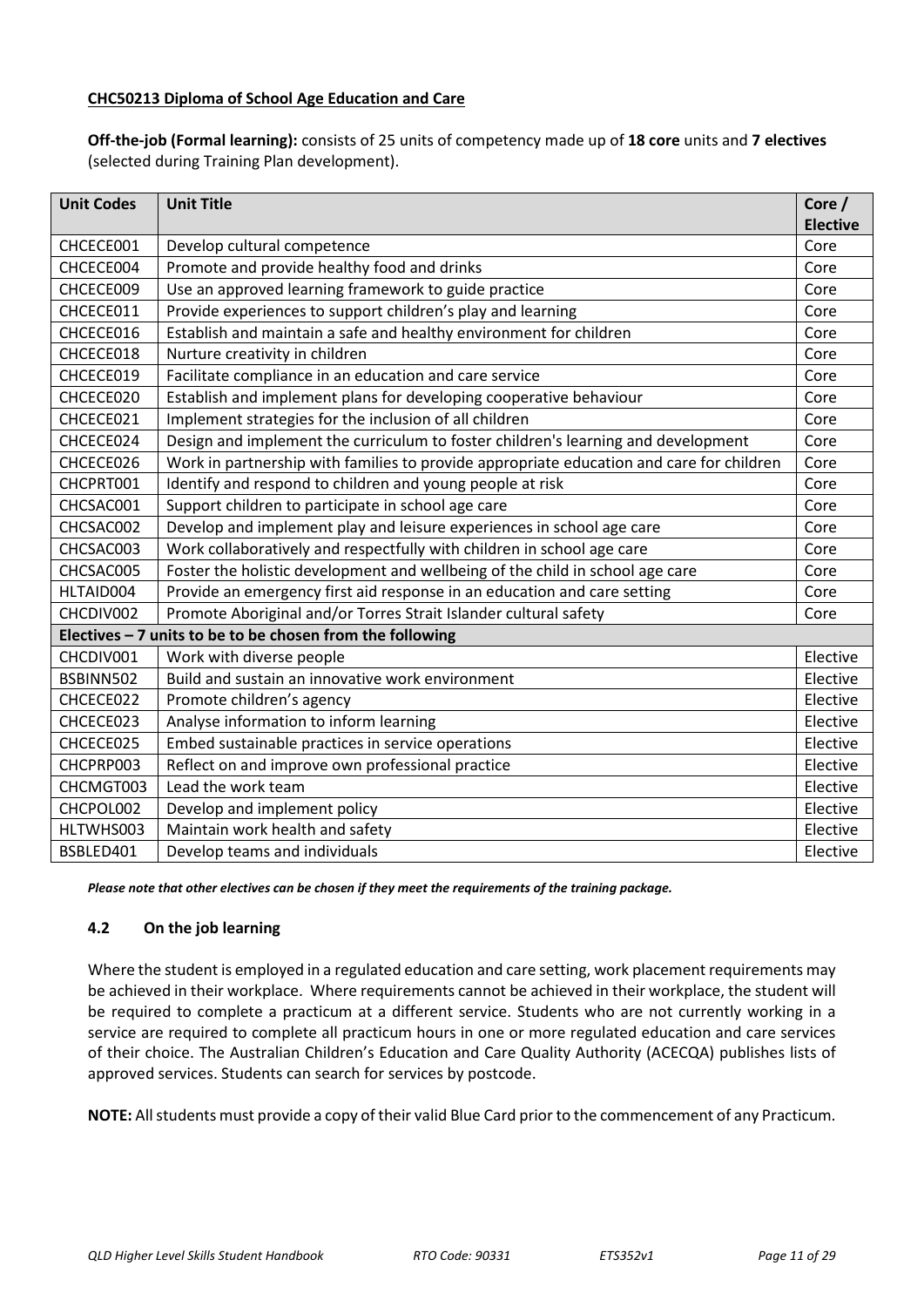#### **CHC50121 Diploma of Early Childhood Education and Care**

**On-the-job (in the workplace):** The CHC Community Services Training Package requires students completing the CHC50121 Diploma of Early Childhood Education and Care to complete at least **280 hours of work placement** in one or more regulated education and care service/s.

ALL students must complete and submit a Practicum Hours Log Book for their course requirements for the following age groups:

- *forty (40) hours* working with birth-23 month-olds
- *forty (40) hours* working with 2-3 year-olds
- *eighty (80) hours* working with 3-5 year-olds
- *forty (40) hours* working with a child/children with additional needs (any age group)
- *eighty (80) hours* in service management.

#### **CHC50213 Diploma of School Age Education and Care**

**On-the-job (in the workplace):** The CHC Community Services Training Package requires students completing the CHC50213 Diploma of School Age Education and Care to complete at least **240 hours of work placement** in one or more regulated education and care service/s.

ALL students must complete and submit a Practicum Hours Log Book for their course requirements for the following age groups:

- *one hundred and eighty (180)* hours working with children (i.e. 6-12 year olds)
- *thirty (30)* hours working with a child/children with additional needs (any age group)
- *thirty (30)* hours of service management

It is the student's responsibility to ensure that they undertake every opportunity to develop and practice skills in the relevant competencies. The Workplace Supervisor should be a good role model and provide support and guidance in their duties. He/she will complete the Third Party Reports and provide the student with constructive feedback on ways of overcoming any identified gaps in their performance.

#### *Students will need to:*

- demonstrate competency at work by answering questions that their Workplace Supervisor asks to demonstrate their skills and knowledge
- participate in workplace activities that can be observed to determine performance level
- work cooperatively with the Workplace Supervisor in accepting feedback constructively
- assist in identifying gaps in performance and ways of achieving these skills and knowledge
- work towards demonstrating skills and knowledge (competency) in further units

#### **4.3 Third party reports**

The Workplace Supervisor will monitor the student's progress and must provide them with constructive feedback and advice on ways of overcoming any identified gaps in their performance. He/she will complete the Third Party Reports for each unit to be completed and submitted with assessment tasks to the student's ECTARC TDO.

Observation of performance can be recorded by the Workplace Supervisor as:

- **S – Satisfactory**
- **NYS – Not Yet Satisfactory**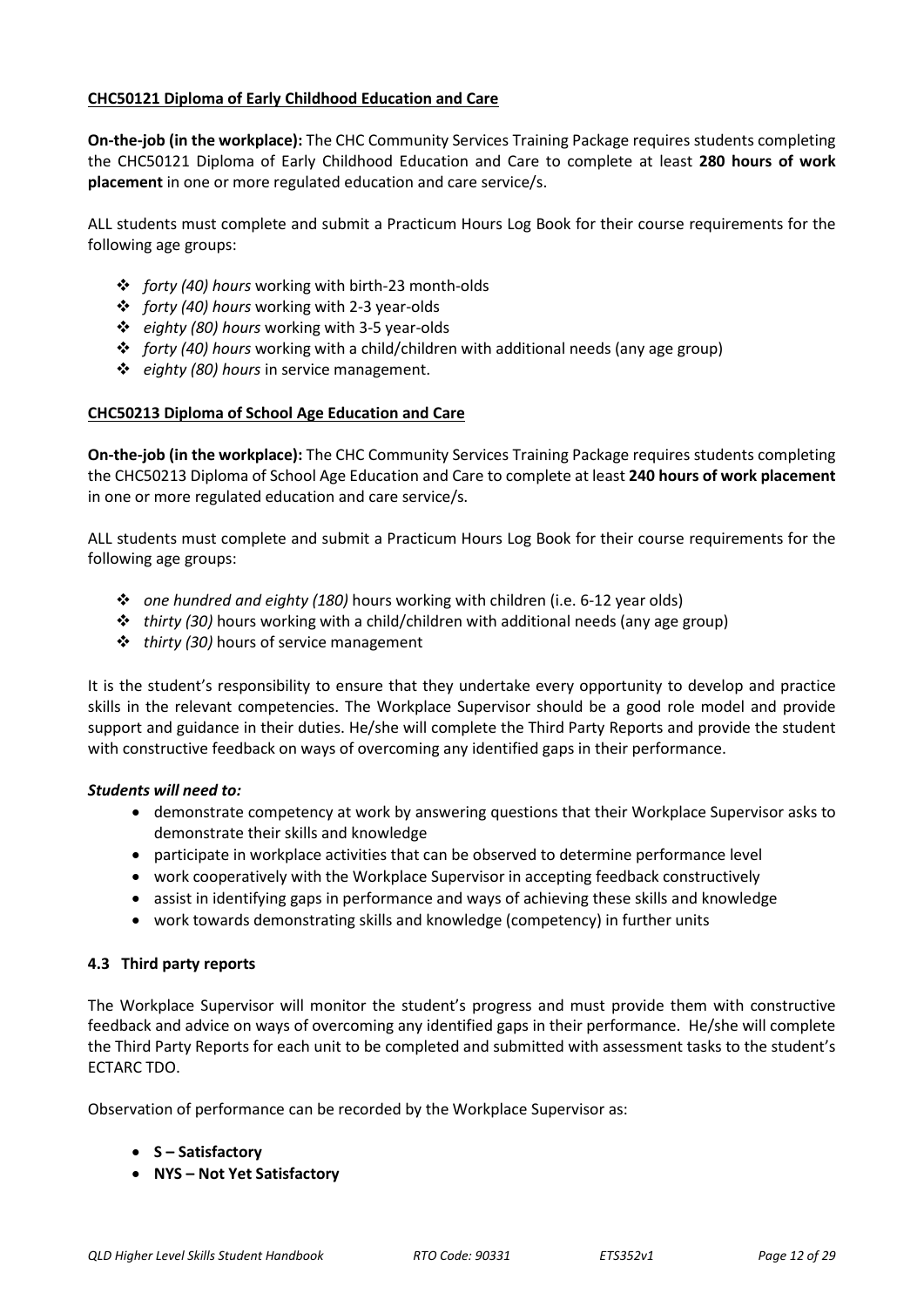To be considered Satisfactory, students must demonstrate required skills **consistently,** and **to the standard required**. Feedback and training must be provided for any elements that receive a NYS outcome. Workplace Supervisors must alert the student and ECTARC TDO of any competencies that need special attention. Work placement requirements outline a minimum of practicum hours however, if the student is Not Yet Satisfactory at a certain skill at first, it could be observed again and signed off at a later date when performance is achieved.

There is also space provided at the end of each Third Party Report for comments on the student's performance. This section can be used by the Workplace Supervisor to document performance issues needing special attention, or provide feedback on work performance.

**Note:** ECTARC is responsible for ensuring honest, valid and reliable assessment is conducted for on and off the job components throughout all programs. This includes ensuring all students are assessed against the **Training Package assessment requirements:** knowledge evidence and performance evidence, which apply to every competency within the program. To do this, ECTARC will conduct a number of observation and assessment visits while students are on practicum placement.

## **5.0 First Aid**

The first aid component of the course – **HLTAID012 Provide First Aid in an education and care setting** (for the CHC50121 Diploma of Early Childhood Education and Care) or **HLTAID004 Provide an emergency first aid response in an education and care setting** (for the CHC50213 Diploma of School Age Education and Care) must be completed externally through a registered training provider of the student's choice. Where eligible, ECTARC will cover the cost on behalf of the student.\*

The nominated training provider must invoice ECTARC for the cost of the first aid training and reference the student's name on the invoice. Payments will be made within 7 days of receiving the invoice.

Once the course is completed, a certified copy of the First Aid Certificate must be provided to ECTARC to be added to the student's records as a Credit Transfer.

\*Please note: If you have previously completed either *HLTAID004 Provide an emergency first aid response in an education and care setting* or *HLTAID012 Provide First Aid in an education and care setting* as part of a program that has been funded by Qld Government, and need to update this throughout your enrolment period, this unit will not be eligible for funding. This means you will be required to pay the costs associated with this training directly to the external training provider as per their fees and charges.

## **6.0 Fees and Charges**

All students are required to contribute towards the cost of their training and assessment services. This is called a co-contribution fee. The student co-contribution fees are calculated at a rate of 0.65c per nominal hour for each unit of competency being undertaken. The exact cost of the program will depend on electives chosen and fees will be calculated accordingly as per units selected in Training Plan development. *See Appendix 1 and 2 for the full list of units and individual prices.*

This fee policy also applies to any units being undertaken via recognition of prior knowledge and skills (RPL process), but does not apply to units granted as Credit Transfer.

#### **Estimated costs for a full qualification:**

| Qualification                                          | <b>Full fee</b>          | Concession |
|--------------------------------------------------------|--------------------------|------------|
| CHC50121 Diploma of Early Childhood Education and Care | \$869.70                 | \$347.88   |
| CHC50213 Diploma of School Age Education and Care      | $\frac{1}{2}$ \$1,100.00 | \$550.00   |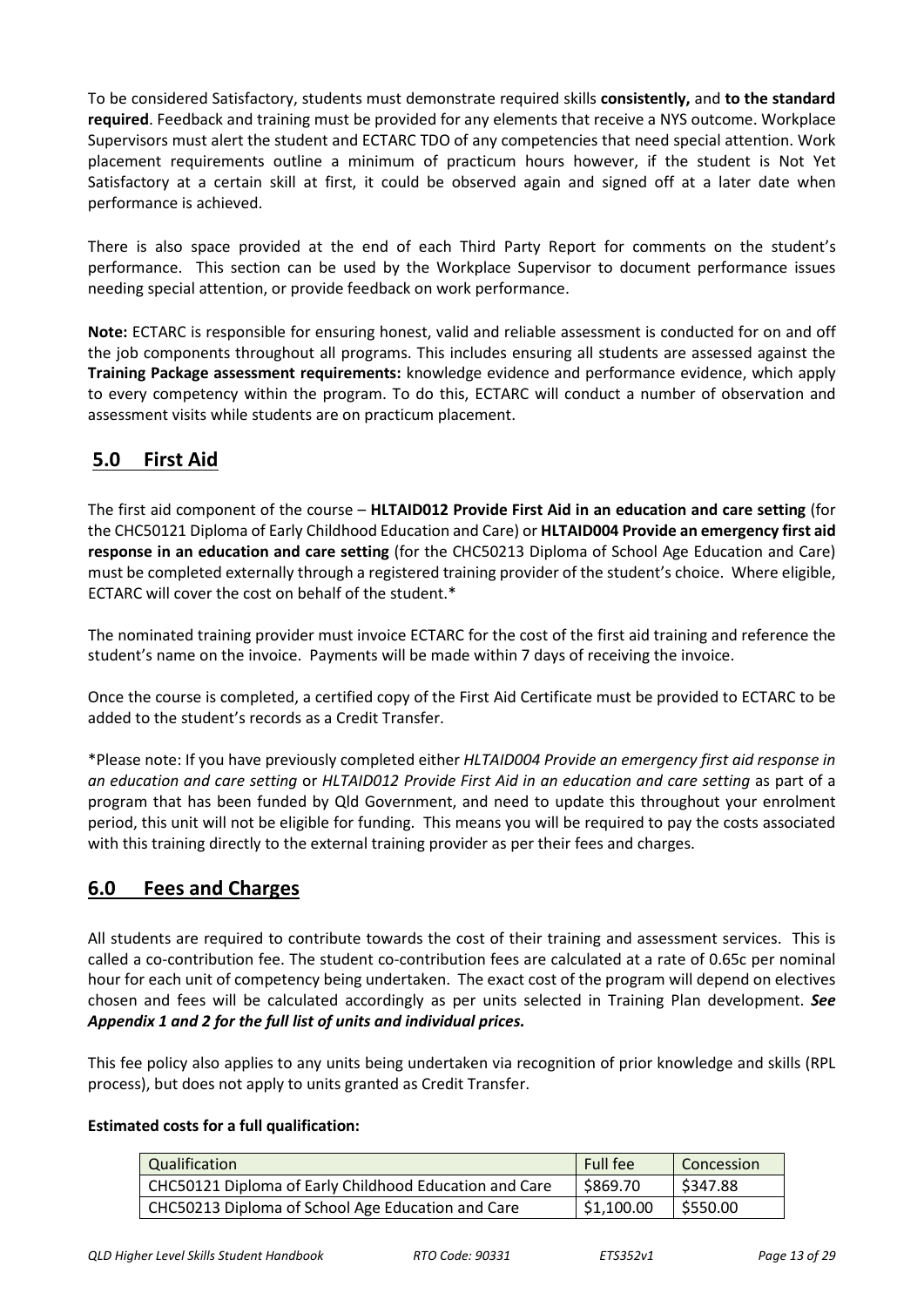Several payment options are available, and students may choose a method that best suits their financial needs including; payment plan via direct debit, cheque, money order, credit card. Forms for this purpose are made available to the student at enrolment. If they require further information, or need to discuss other options, please call ECTARC on 07 3290 2966**.**

**RPL:** This fee policy includes any units being undertaken via the RPL recognition process for prior knowledge and skills.

**Credit Transfer:** If you have undertaken a unit of competency or qualification with another Registered Training Organisation (RTO) and have documented evidence of your achievement (i.e. a Statement of Attainment/Certificate/Transcript) you can apply for credit transfer for the relevant unit(s) of competency. You will need to provide ECTARC with permission to access your USI records on the USI Portal or provide a copy of your transcript and ECTARC will contact the issuing RTO to verify its authenticity. Students who are eligible for Credit Transfer automatically receive a waiver of fees. **NOTE:** Full payment of fees is required by the date of completion. ECTARC advises they have the right to withhold training if fee payments have not commenced within three months from induction. Where full fees are not received, ECTARC will not complete assessment for the final unit of competency until full payment is received.

#### **6.1 Tuition Fee Concessions**

Provision exists for concessional fees so students are not financially disadvantaged. A student is exempt from paying 60% of the student contribution fee if they fall into one or more of the approved definitions under the Higher Level Skills Policy defined as follows:

- a) the student holds a Health Care or Pensioner Concession Card issued under Commonwealth law, or is the partner or a dependant of a person who holds a Health Care or Pensioner Concession Card and is named on the card;
- b) the student provides the SAS with an official form under Commonwealth law confirming that the student, his or her partner, or the person of whom the student is a dependant, is entitled to concessions under a Health Care or Pensioner Concession Card;
- c) the student is an Aboriginal or Torres Strait Islander;
- d) the student has a disability; or
- e) the student is an adult prisoner.

Concession application and fee payment forms are provided by ECTARC at enrolment. The student must submit concession application and evidence with their enrolment form for processing. Once their application for concession is approved, the student is responsible for the payment of the remaining fees owing.

**NOTE:** When a Commonwealth Government agency (e.g. Job Services Australia Provider) is using Australian Government funding to pay fees on behalf of a student, then no concessions can apply.

#### **6.2 Refunds**

ECTARC has a fee and refund policy that includes:

- where a student does not commence a Unit of Competency, then ECTARC will reimburse the student for all tuition fees collected in relation to that Unit of Competency
- where a student withdraws from a Unit of Competency after participating in learning activity, then 50% of the tuition fee will be reimbursed.

ECTARC will refund fees for any of the following circumstances:

- the training program is cancelled
- change of training organisations
- the student has an illness or injury which will prevent them from completing.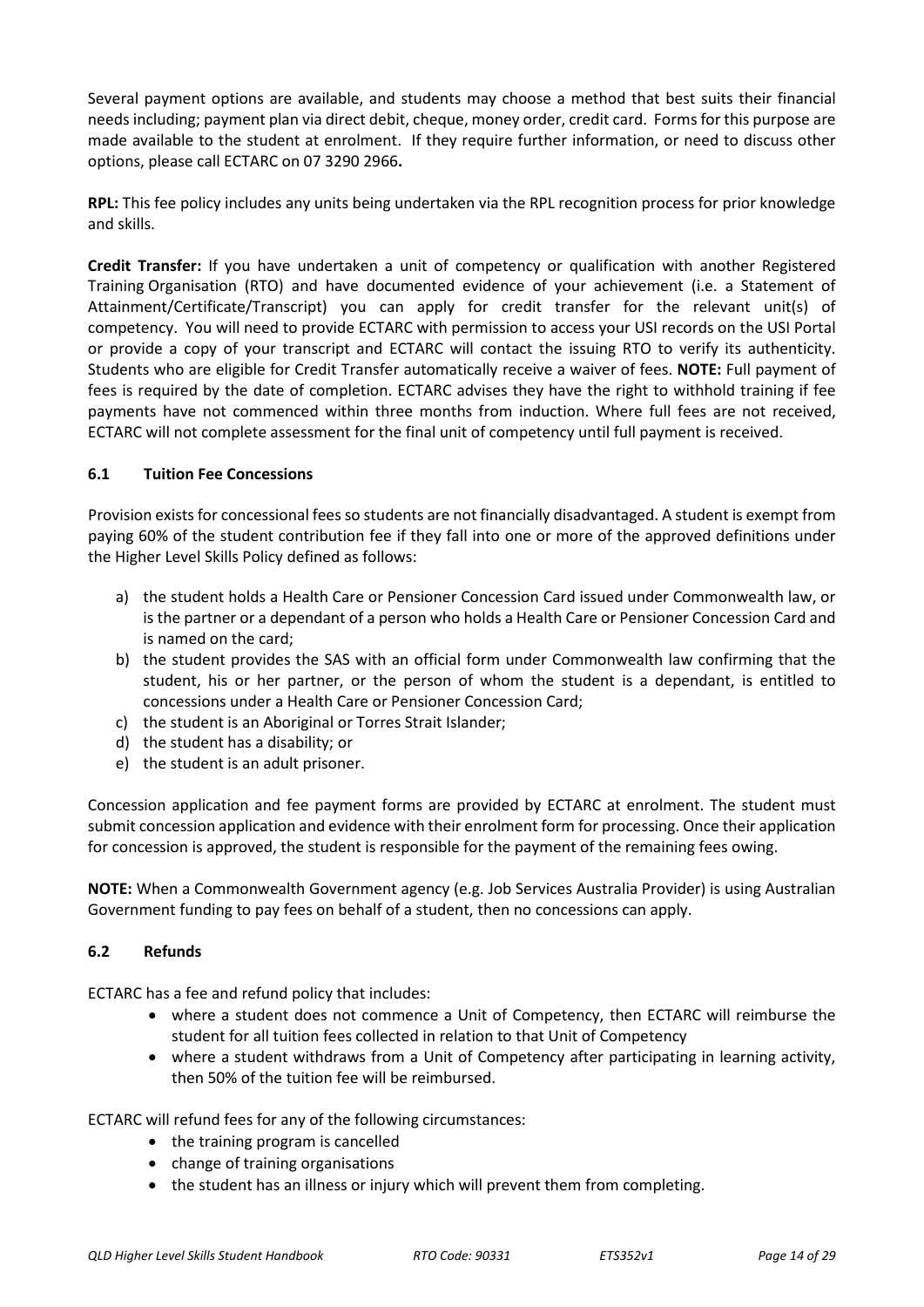#### **6.3 Additional Charges**

ECTARC advise there are additional charges for the re-issue of ECTARC documents, qualifications and/or Statements of Attainment due to loss or misplacement. Prices of replacement documents are:

• Qualification/SOA \$55.00

### **7.0 Working through the program**

At enrolment students will be allocated an ECTARC TDO who will guide them through their study program. ECTARC is responsible for delivering the formal training component and assisting them with any support they may require. A schedule of training and assessment (Training Plan) will be devised between the student and ECTARC after enrolment, outlining the training and assessment dates for all units of competency. These are suggested dates and may change depending on student attendance at training sessions, ability to complete assessment etc.

For students not employed in an early childhood education and care service on a regular basis, ECTARC recommends attending practicum placement on a weekly/fortnightly basis in order to develop skills, have Third Party Reports signed and complete assessments in a timely manner.

The qualified Workplace Supervisor is responsible for the student's learning within the workplace and must ensure that they are trained properly in various roles and duties and given every opportunity to develop and practice skills in all relevant competencies (*see On-the-job learning).* He/she will monitor the student's progress and must provide them with constructive feedback and advice on ways of overcoming any identified gaps in their performance. The more practicum time undertaken with an employer, the faster a student may progress. The Workplace Supervisor will complete Third Party Reports to verify on-the-job learning and indicate readiness for assessment. Outcomes of assessment will be recorded in the student's Training Plan.

#### **7.1 Managing study time**

It is important to manage study time well. Some helpful tips and suggestions for supporting students' progress, completing assessments and seeking support include:

- Plan times throughout the week when you can complete your studies
- Arrange a quiet location to study so that you can concentrate
- Be prepared for your study/training time before it begins have learning resources and assessments ready
- Use your Training Plan to keep on track aim to have units submitted before they are due
- Have your Workplace Supervisor review/sign your Third Party Reports the day before you are due to submit. This will give you time to address any issues
- Submit your signed Third Party Reports with your assessment. This way you complete both components of assessment at the same time
- Complete your Practicum Hours Log Book each day
- Create a task list to help you keep track of the little things
- Be organised keep things together to save confusion
- Use your practicum placement as a valuable learning experience
- Remember to phone or email your ECTARC TDO if you have any questions or need motivation
- Enjoy your study but remember to enjoy life as well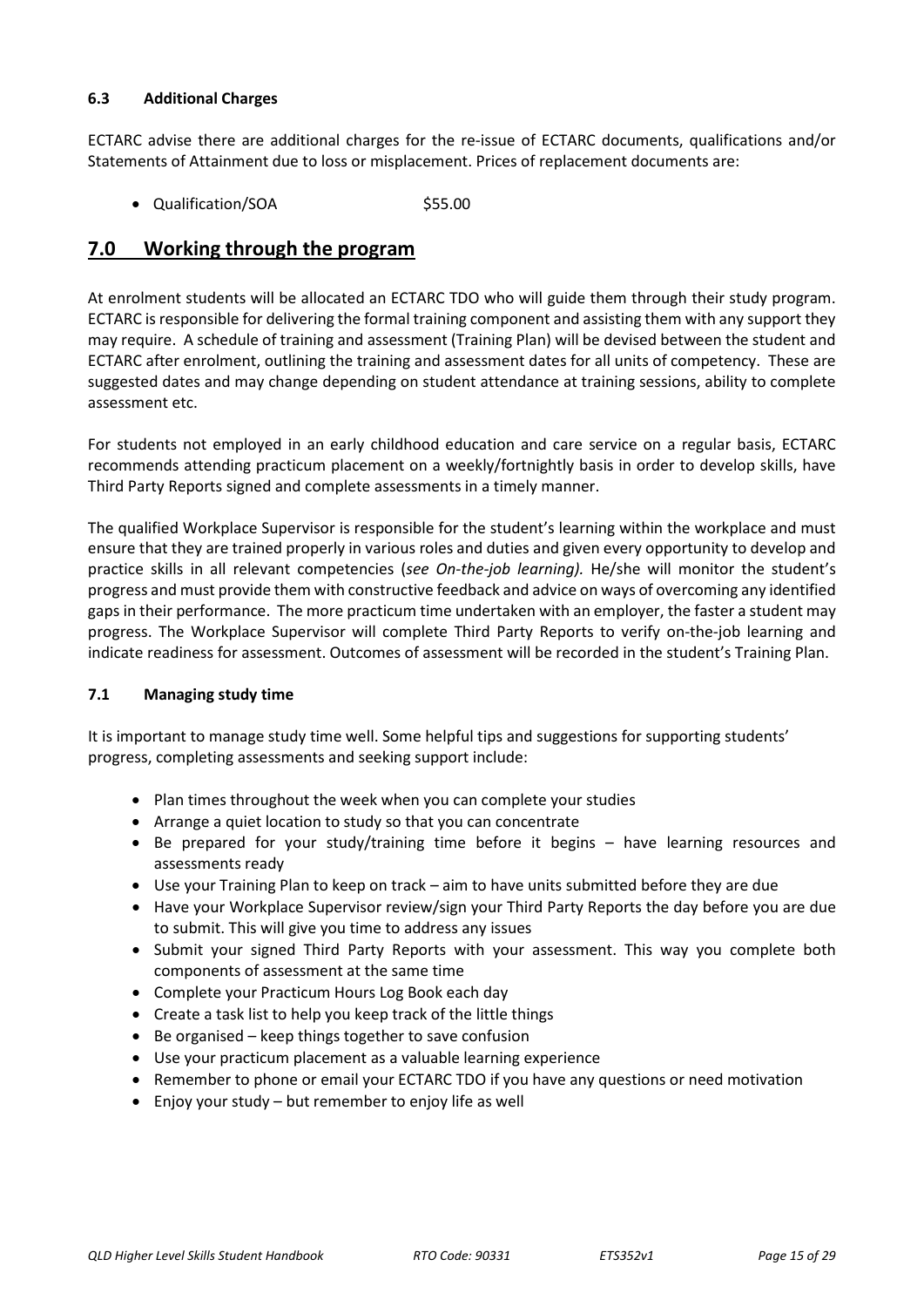## **8.0 Assessment**

Both the CHC50121 Diploma of Early Childhood Education and Care qualification and the CHC50213 Diploma of School Age Education and Care qualifications are competency based programs that are assessed against the CHC Community Services Training Package.

ECTARC is responsible for ensuring honest, valid and reliable assessment is conducted throughout all programs. This includes ensuring all students are assessed against the **critical aspects of assessment** which apply to every competency within the program. These are:

- the individual being assessed must provide evidence of specified essential knowledge, as well as skills
- all units must be assessed on the job under the normal workplace conditions for a range of age groups, a range of conditions, over a number of assessment situations
- consistency in performance is best assessed for a range of age groups, a range of conditions and over a number of assessment situations

Employability Skills are integral to workplace competency. As such, they must be considered in the delivery and assessment of vocational education and training programs in an integrated and holistic way.

Employability Skills are embedded and explicit within each unit of competency. The facets included in the framework are deemed to apply generally to work in the community services industry, with specific customisation required to address work at different levels and sectors of the industry. Workplace Supervisors must use the Employability Skills information to ensure valid assessment of all students on the job.

Assessment results are not graded. Your assessment results for written assessment tasks and on-the-job performance, will be recorded as either:

#### • **S – Satisfactory**

#### • **NYS – Not Yet Satisfactory**

If you receive a NYS you have an additional two (2) attempts (three (3) in total) at the individual assessment task. Once all assessment requirements are deemed satisfactory, your overall assessment outcome for a unit of competency will be recorded as either:

#### • **C – Competent**

After three submissions/attempts at an assessment task, where assessment requirements for a unit are still NYS you will be deemed Not Competent and will need to re-enrol in that unit at your own cost.

#### • **NC – Not Competent**

ECTARC will issue progression transcripts throughout the course, or one may be requested by calling the ECTARC office. Students can also access their Progress Transcript via the ECTARC Student Management Portal.

#### **8.1 Submitting written assessments**

Assessments may be a combination of written assessment tasks, role play, observations on-the-job, verbal and practical assessment tasks.

Assessments will need to be completed and submitted on the ECTARC Training Portal. Your assessments will be marked and feedback given to support your learning and progress.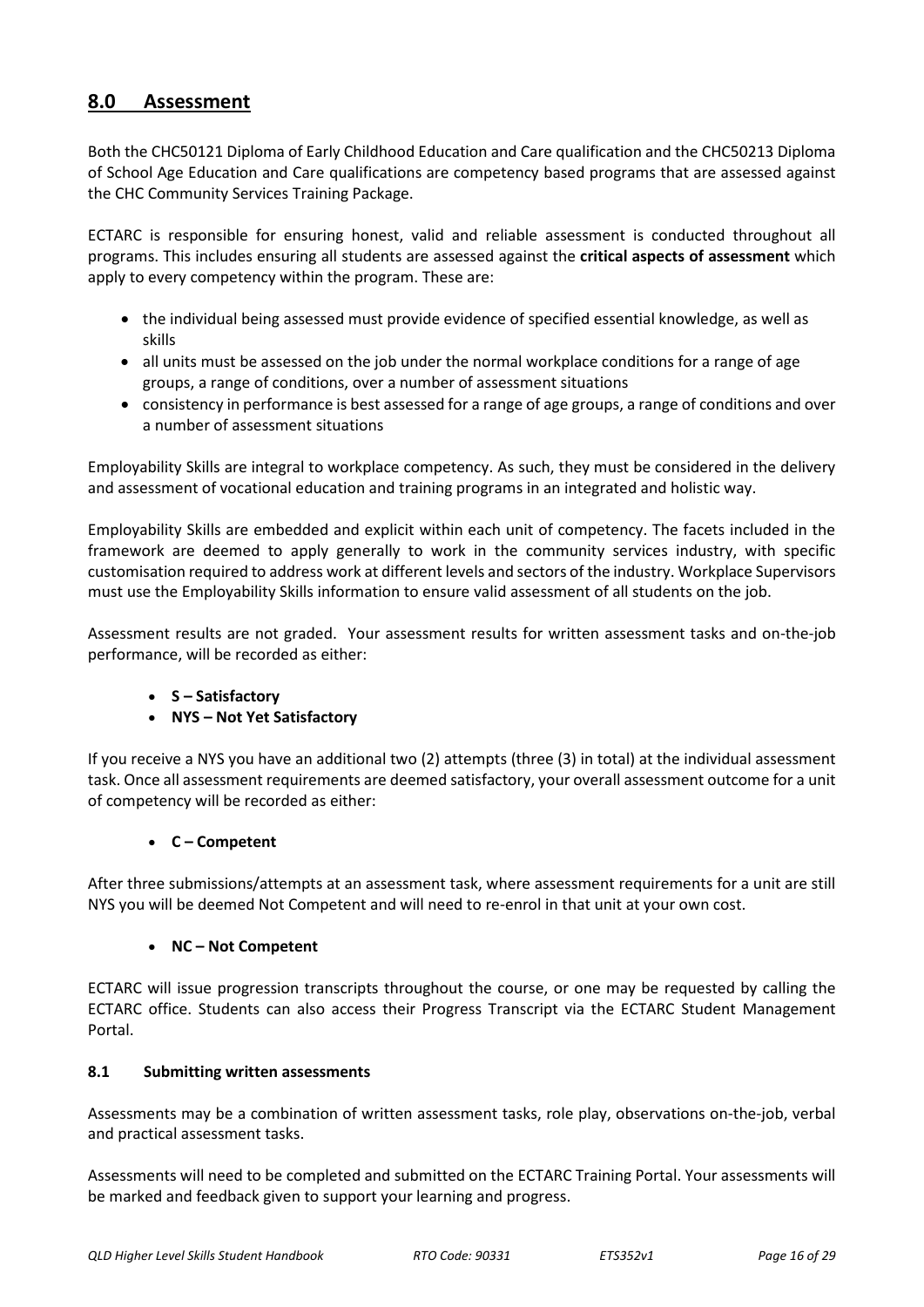**IMPORTANT:** the Third Party Report must be completed, signed and uploaded with every assessment when submitting work for marking*.*

#### **Completing your assessments:**

- make sure you have worked through the learning resources before attempting the assessments
- complete whole units before submitting assessments
- if you have any questions, please contact your ECTARC TDO they are there to support you

For more information on how to submit an assessment, please see the 'ECTARC Training Portal FAQ' page on the ECTARC website.

All students will have 14 days access to the ECTARC Training Portal after their course completion date to download content and any completed assessments for future reference. To download completed assessments, go to the relevant unit and click on the ASSIGNMENTS link to view your assessment tasks. Click on the assessment task you wish to copy and then right click on your mouse and choose the PRINT function. Change the destination from your printer to the PDF setting and click SAVE. If you have any questions regarding the saving of your online content, please call 02 4223 1111.

#### **8.2 Assessment and feedback**

Your ECTARC TDO will conduct your practical assessment. When they do so they will complete a Record of Practical Assessment which outlines the knowledge and skills they are assessing (a result of Satisfactory or Not Yet Satisfactory will be given). Once you have achieved Satisfactory for all written components and have been signed as Satisfactory for the on-the-job performance, you will be deemed Competent for that unit and can then move on to your next unit of competency.

At some stage you may be asked to resubmit an assessment task. This may be because you have misinterpreted the question or the instructions, left out part of the question, or did not provide sufficient information/evidence. Should an assessment be assessed as Not Yet Satisfactory (NYS), the TDO will clearly indicate where the student needs to readdress the assessment, providing constructive suggestions to assist the student to achieve competency. Students may resubmit assessments twice if necessary, before being deemed Not Yet Competent for that unit of competency. Alternative methods of assessment/reasonable adjustment can be arranged to suit your needs, so discuss any concerns with your TDO.

Should you ever feel dissatisfied with the assessment of, or comment on, your work or that you have not been given sufficient feedback, do not hesitate to notify your TDO and explain your concerns. See the *Complaints and Appeals* section in this Handbook for further details.

## **9.0 Academic Misconduct**

#### **a) Plagiarism**

A student plagiarises if he or she gives the impression that the ideas, words or work of another person are the ideas, words or work of the student. Plagiarism will include:

- (i) copying any material from books, journals, study notes or tapes, the Web, the work of other students, or any other source without indicating this by quotation marks or by indentation, italics or spacing and without acknowledging that source, or
- (ii) rephrasing ideas from books, journals, study notes or tapes, the Web, the work of other students, or any other source without acknowledging the source of those ideas.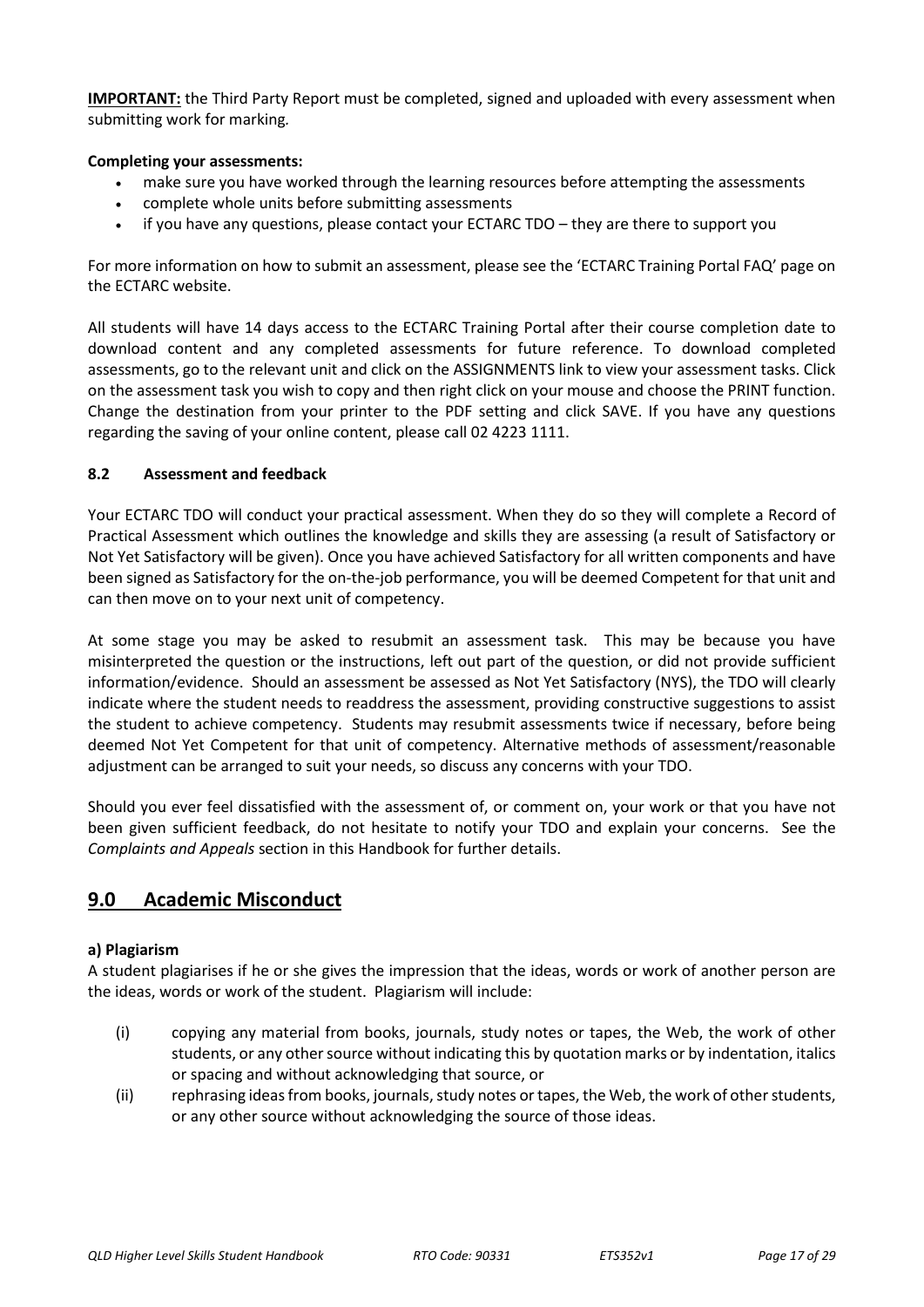Plagiarism is to be distinguished from inadequate and/or inappropriate attempts to acknowledge the words, works or ideas of someone else. Plagiarism includes, but is not limited to:

- copying unacknowledged passages from textbooks;
- reusing in whole or in part the work of another student;
- obtaining materials from the Web and submitting them, modified or otherwise, as one's own work;
- submitting work which is derived in whole or in part from the work of another person, but which has been changed in superficial respects possibly by mechanical means.

#### **b) Cheating**

A student cheats if he or she does not abide by the conditions set for a learning experience, item of assessment or examination. Cheating includes, but is not limited to:

- falsifying data obtained from experiments, surveys, or similar activities;
- making changes to an assignment that has been marked then returning it for re-marking claiming that it was not correctly marked.

#### **c) Collusion**

A student colludes when he or she works without permission with another person or persons to produce work which is then presented as work completed independently by the student. Collusion includes, but is not limited to:

- writing the whole or part of an assignment with another person;
- using the notes of another person to prepare an assignment;
- using for an assignment the resource materials of another person that have been annotated or parts of the text highlighted or underlined by that person;
- allowing another student, who has to submit an assignment on the same topic, access to one's own assignment under conditions which would give that other student an advantage in submitting his or her assignment.

#### **9.1 Disciplinary Procedures**

ECTARC reserves the right to terminate the training and/or assessment of any student found guilty of academic misconduct (e.g. plagiarism).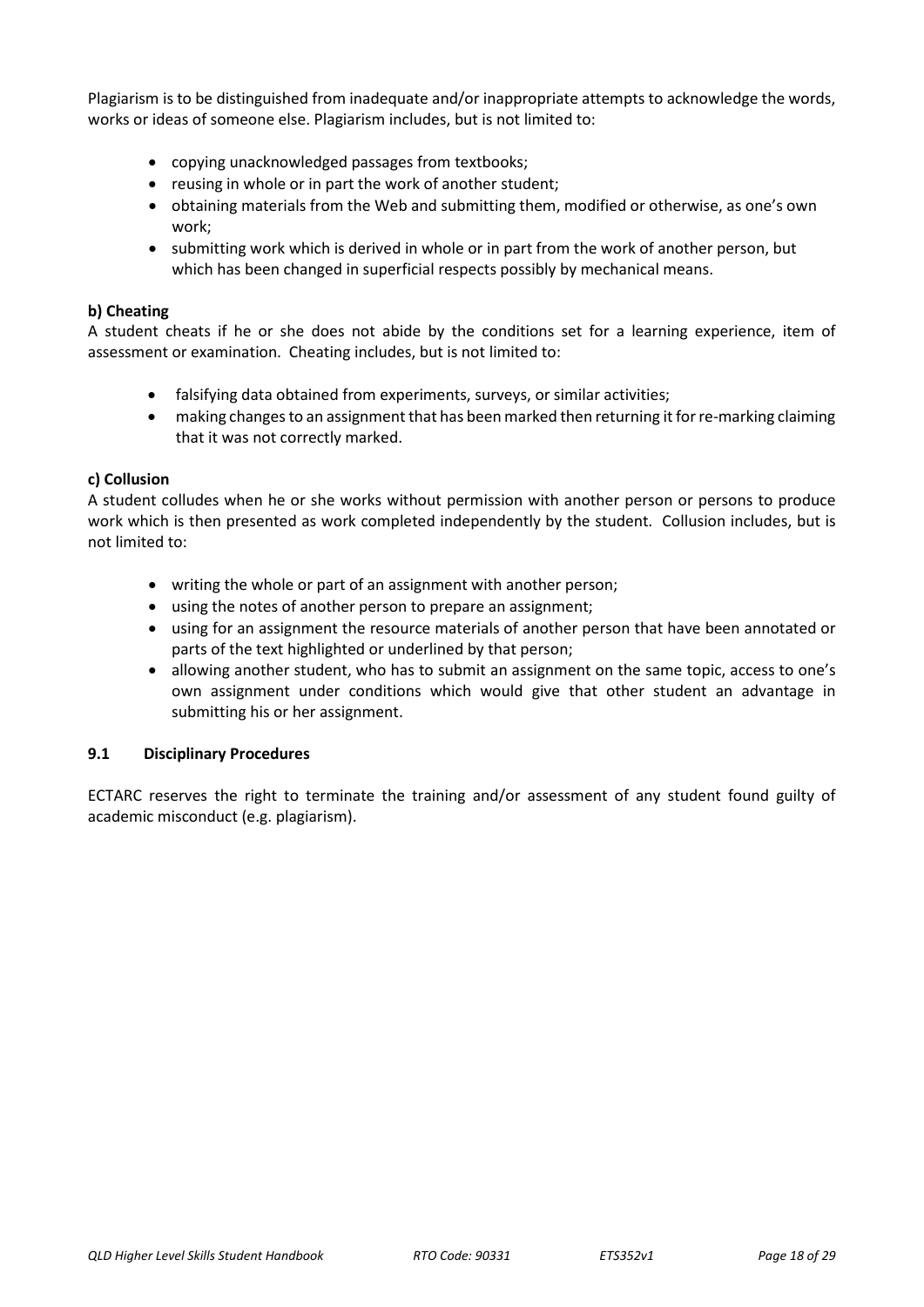## **10.0 A Guide for the Workplace Supervisor**

Outlined below is the procedure for observing on-the-job workplace performance. It includes preparing, conducting, recording, reporting and reviewing the student.

| <b>Steps</b>        | <b>Student</b>                                | <b>Workplace Supervisor</b>                        |
|---------------------|-----------------------------------------------|----------------------------------------------------|
| Step 1              | Familiarise yourself with the Third Party     | Familiarise yourself with the Third Party          |
| Establish work role | Reports to know what skills and knowledge     | Reports - particularly the on-the-job skills       |
|                     | you need to demonstrate to your               | that must be performed by the student.             |
|                     | Workplace Supervisor and the standards to     |                                                    |
|                     | which you can do them.                        |                                                    |
| Step 2              | Discuss these skills with your Workplace      | Discuss the skills required for the job role       |
| Prepare the         | Supervisor. If you don't understand           | and to what level these skills have to be          |
| student             | something ask your Workplace Supervisor       | demonstrated at work.                              |
|                     | for clarification.                            |                                                    |
| Step 3              | Discuss your understanding of what is         | Establish a plan for observing, discussing,        |
| Plan and prepare    | required for satisfactory performance with    | and questioning the student's performance          |
|                     | your Workplace Supervisor.                    | in order to determine the on-the-job               |
|                     |                                               | performance is at a satisfactory level.            |
|                     | Plan a time with your Workplace Supervisor    |                                                    |
|                     | for observation and discussion regarding      | ECTARC TDOs can provide you with                   |
|                     | your performance.                             | additional tools (e.g. checklists, question        |
|                     |                                               | sheets) if required.                               |
| Step 4              | Demonstrate your full knowledge at work       | Ensure your performance judgement is:              |
| On-the-job          | by answering questions correctly.             | • valid (e.g. observe what needs to be             |
| performance         | Demonstrate your skills by participating in   | observed to determine performance)                 |
|                     | work activities that can be observed every    | consistent (did the candidate perform<br>$\bullet$ |
|                     | day.                                          | consistently?)                                     |
|                     |                                               | • fair and reliable                                |
| Step 5              | Work cooperatively with your Workplace        | Provide the student with constructive              |
| Provide             | Supervisor and accept constructive            | feedback.                                          |
| feedback on         | feedback.                                     |                                                    |
| the                 |                                               | Provide information, where required, on            |
| performance         | Assist in identifying gaps in your            | any identified gaps in performance and             |
|                     | performance and ways to achieve these         | strategies for improvement.                        |
|                     | skills and knowledge.                         |                                                    |
|                     | Work towards demonstrating your skills        |                                                    |
|                     | and knowledge in further units.               |                                                    |
| Step 6              | Sign the Third Party Report for each unit     | Record details of the student's progress on        |
| Record result       | when your Workplace Supervisor has            | the Third Party Report.                            |
|                     | completed them.                               |                                                    |
| Step 7              | If necessary, suggest ways to improve the     | Review and identify any suggested                  |
| Review the process  | observation process.                          | improvements to be made to the                     |
|                     |                                               | observation process.                               |
| Step 8              | Discuss your performance with your            | Provide feedback and counsel the student           |
| Participate in the  | workplace supervisor. Seek assistance and     | regarding workplace performance. Include           |
| re-assessment and   | advice on improving skills and knowledge      | guidance on further practice if required.          |
| appeals process     | required to perform your role satisfactorily. |                                                    |
| (if required)       |                                               | Report any disputed workplace                      |
|                     | If you have any concerns about the            | performance issues to the ECTARC TDO -             |
|                     | outcome of these observations, speak to       | who will assist you to implement the               |
|                     | your ECTARC TDO.                              | appeals process.                                   |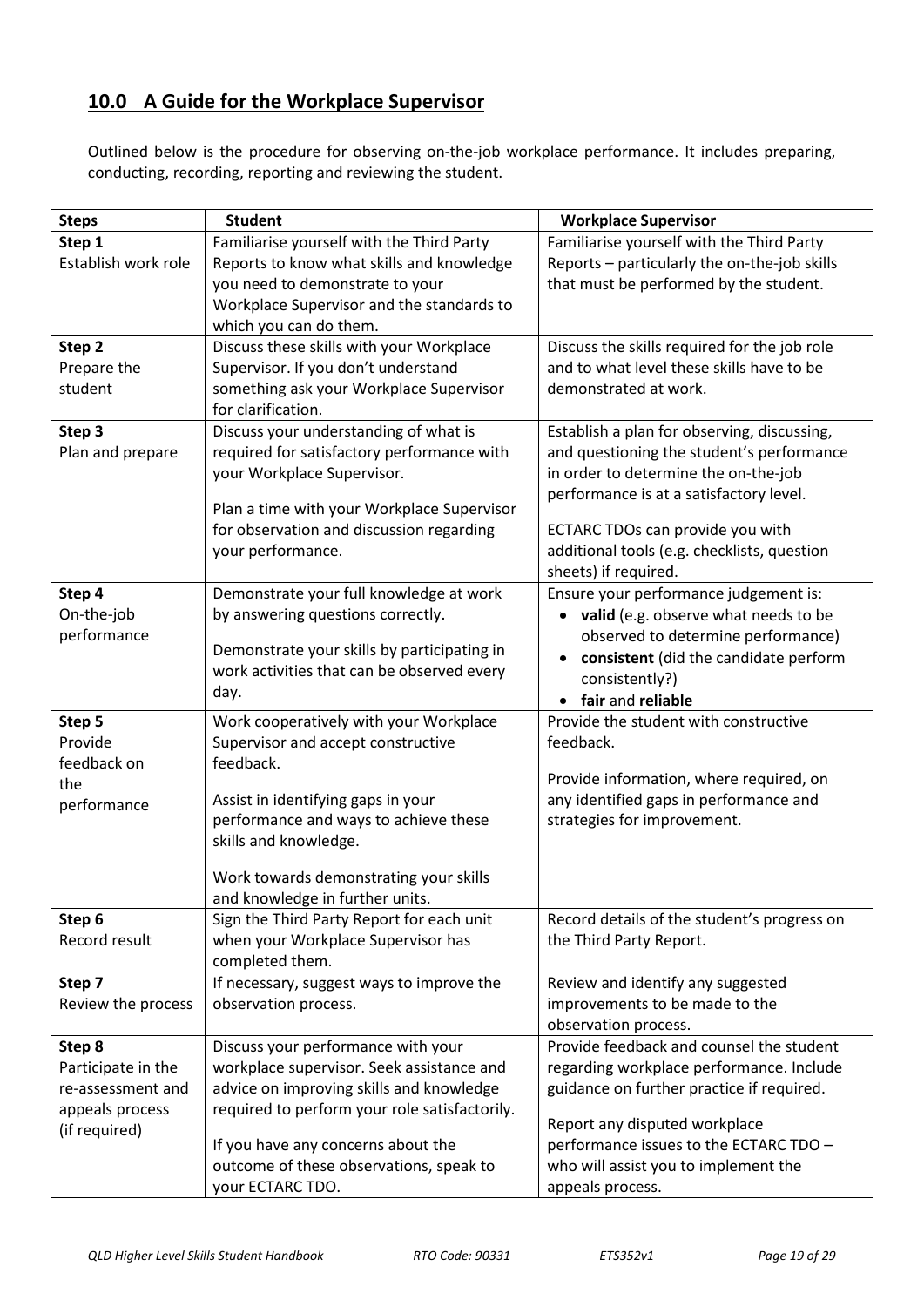## **11.0 Credit Transfer**

If you have undertaken a unit of competency or qualification with another Registered Training Organisation (RTO) and have documented evidence of your achievement (i.e. a Statement of Attainment/Certificate/Transcript) you can apply for credit transfer for the relevant unit(s) of competency. You will need to provide ECTARC with permission to access your USI records on the USI Portal or provide a copy of your transcript and ECTARC will contact the issuing RTO to verify its authenticity.

## **12.0 Recognition of Prior Learning (RPL)**

ECTARC is committed to recognising the prior learning/current competency of individuals through paid or unpaid work experience, volunteer work, and life experiences. RPL is available to all clients and involves processes that are fair to all parties involved. Assessment of prior learning/current competency will take into account the range of:

- o skills
- o knowledge
- o attitudes
- o values, and
- o duty of care responsibilities

These will underpin the unit of competency being assessed as well as the ability of the individual to perform to the essential knowledge and skills to the standard expressed in critical aspects of assessment, elements, performance criteria, range of variables and evidence guide for that unit. This pathway is mostly suitable for persons who have been in the industry for a length of time before commencing the program. **ECTARC will provide a guide for applicants upon request.**

Fees apply for all units undertaken via the recognition pathway. (*See Fee Information in Section 7 for further details.)*

### **13.0 Foundation Skills - Language, Literacy & Numeracy (LLN)**

All job tasks, and all units of competency, include foundation skills – almost everything we do at work has something to do with learning, reading, writing, oral communication and numeracy. It might be having a conversation with a client or colleague, completing an observation record, working to a schedule or reading workplace health and safety information.

ECTARC requires all students to complete a Foundation Skills Questionnaire throughout the enrolment application process which is designed to provide an indication of what the needs of the training student are likely to be. This allows us to:

- identify students who may require additional training/support
- develop a Training Plan to enable sufficient time for learning to occur
- develop specific training methods to meet the needs of individual students
- identify reasonable adjustment requirements for assessment.

The student may also recognise the need to learn new literacy or numeracy skills. The student may:

- have difficulty reading or writing
- have difficulty calculating numbers
- have difficulty communicating verbally or comprehending what others are saying.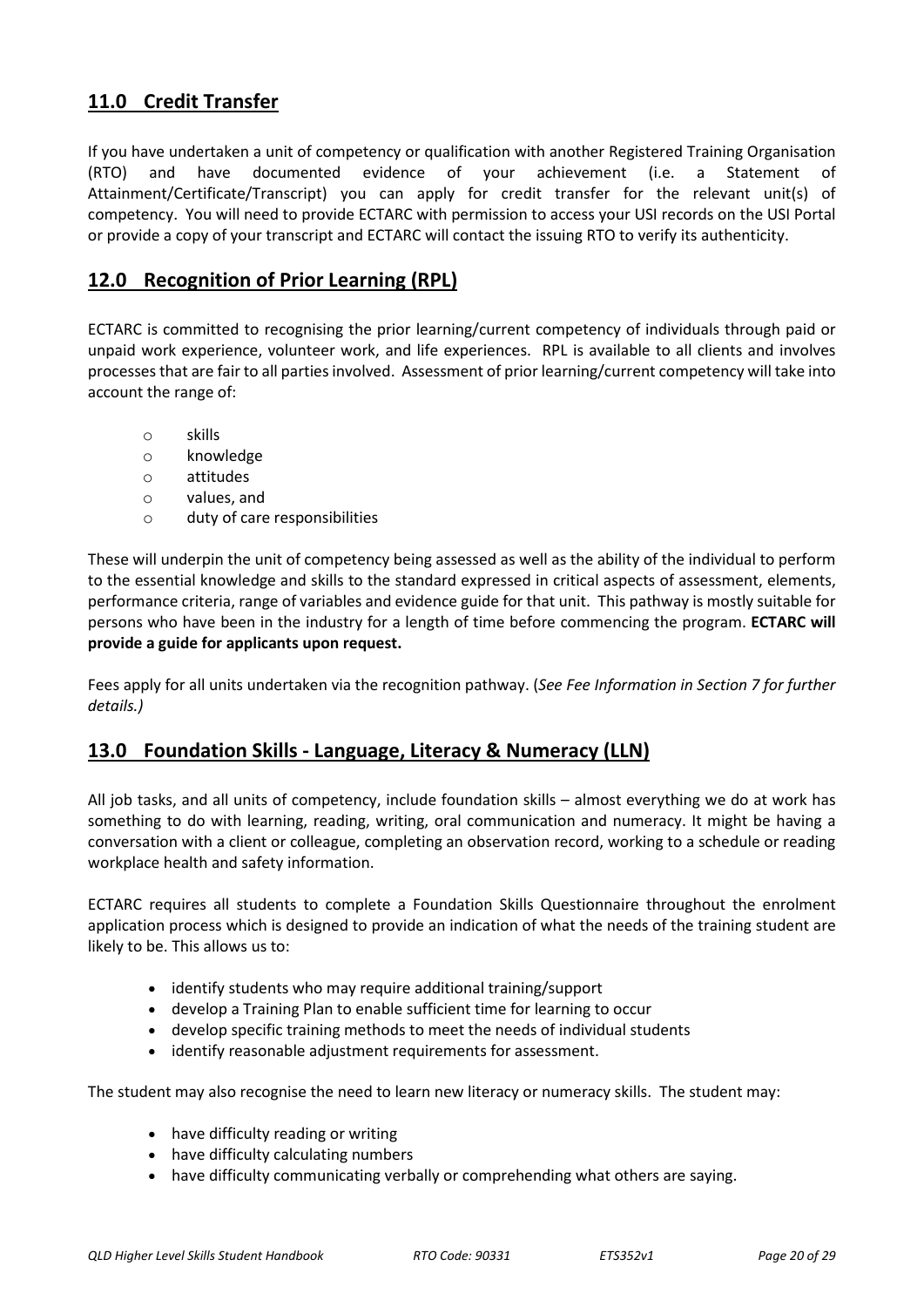If a student requires support or reasonable adjustment in training or assessment, their ECTARC TDO is able to identify, negotiate, plan and implement appropriate learning and assessment strategies to meet their needs.

ECTARC can assist in organising additional learning through an external RTO for students who feel the need to improve their skills through formal courses. Courses have been designed for people wishing to improve their literacy and/or numeracy skills. Courses offered range from basic to advanced literacy and numeracy and are aimed at students with limited skills through to those wishing to return to study.

All students will be interviewed and assessed to determine the most appropriate way to meet their needs.

**NOTE***:* if a student needs to undertake a Certificate level III foundation skills course, the completion of the foundation skills qualification will not extinguish their entitlement to a qualification under the program.

## **14.0 Access and Equity**

All ECTARC staff are required to act in accordance with ECTARC's *Code of Practice* and ensure that all students/clients are made aware of their rights and responsibilities.

Under the relevant Commonwealth legislation*,* ECTARC will make reasonable adjustments for people with additional needs. This may include Aboriginal and Torres Strait Islander people, South Sea Islander people, people from culturally diverse backgrounds, people with disabilities, women and people living in rural and remote areas. This means:

- ECTARC offers additional language, literacy and numeracy support to students that enrol in a study program
- Assessment tasks will be assessed flexibly, taking into account student's specific needs
- ECTARC has policies and procedures to ensure all students receive appropriate welfare and guidance throughout their program. All efforts are made to offer a flexible method of assessment to enable students to complete programs satisfactorily. Each case is reviewed on an individual basis to determine the best solution. Please speak to an ECTARC TDO regarding your requirements.

If it is identified at enrolment that you require adjustments to your learning resources or assessment tools ECTARC will customise your program to meet your needs.

#### **14.1 Welfare and Guidance Services**

ECTARC has policies and procedures to ensure all students receive appropriate welfare and guidance throughout their program. This includes review of payment schedules when requested, learning pathways, possible RPL opportunities, provision for special needs and provision for special cultural and religious needs (where applicable).

Should you be experiencing difficulties or require personal support, ECTARC is able to assist students to locate and access support through community services such as special needs services, welfare services, counselling, advisory bodies and government departments.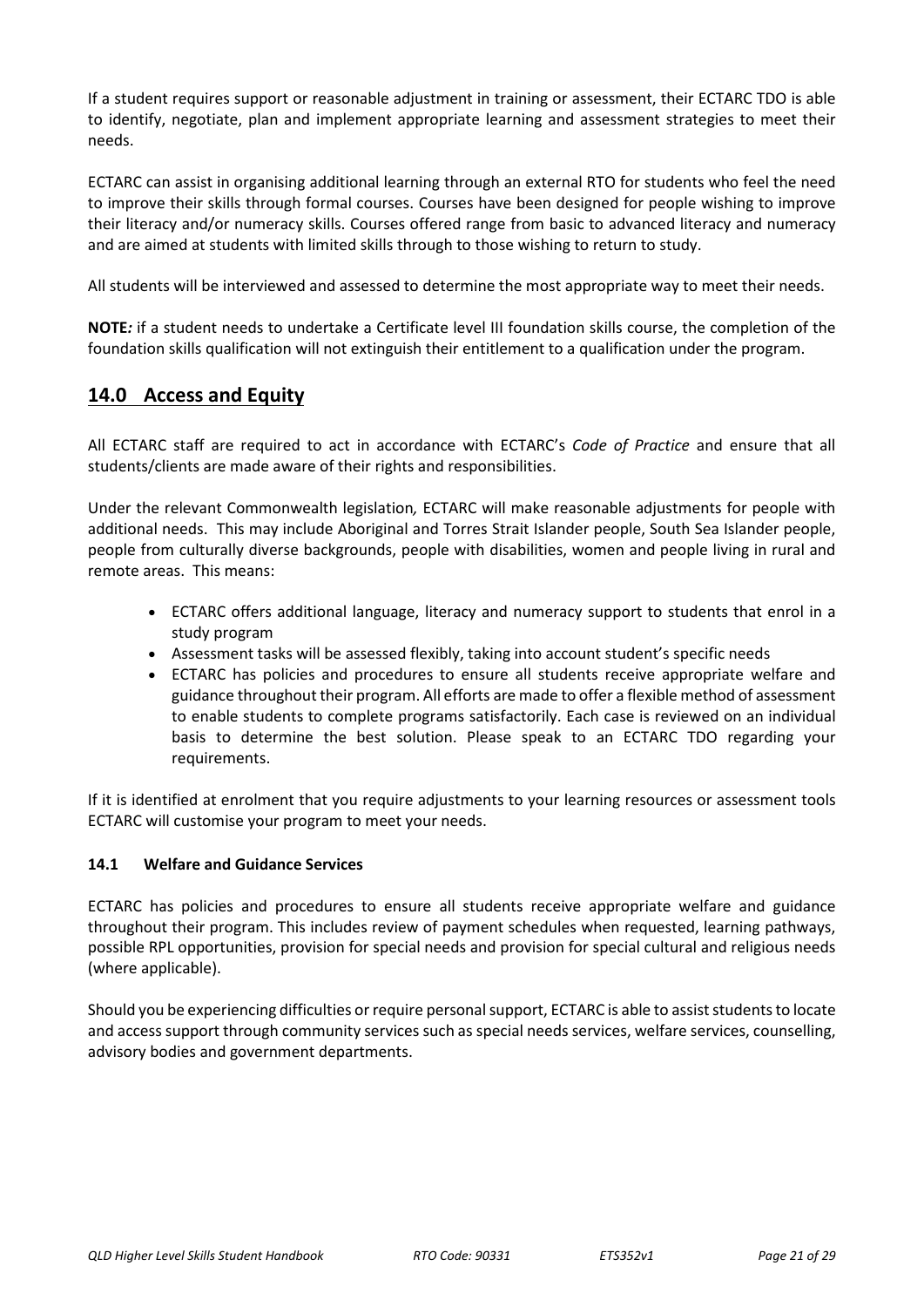## **15.0 Cancellation of Enrolment**

Should you need to withdraw from or cancel your enrolment you must:

- Inform ECTARC in writing two weeks in advance
- Submit any outstanding work for assessment this will allow you to maximise your achievements
- Return all unused study materials to ECTARC

All efforts should be made to work through difficulties and discuss options available. If a qualification is not completed prior to finalisation of qualification, a Statement of Attainment will be issued to the student within 21 days of cancellation date (s*ee Statement of Attainment for further details).*

## **16.0 Delayed Completion**

This section applies if the enrolment term is to end before the student completes all requirements of the program. The student may apply in writing prior to the end date, to extend the enrolment term if needed. This may be done for various reasons.

*For example: due to illness the student cannot participate in training for several months. The student may apply to ECTARC for an extension of the enrolment term.*

ECTARC may extend the end date if the student can complete the program in a reasonable time.

ECTARC will monitor progress of the student against the student's Training Plan and make recommendations for extension if required. If the student does not complete all requirements prior to the end date, a Statement of Attainment will be granted and no qualification will be issued.

## **17.0 Completion**

Completion of the training program occurs when the student and ECTARC agree that all units have been deemed Competent. The Training Plan will show documentation that all training and assessment has been completed. Completion will only be approved by ECTARC when:

- ECTARC receives the practicum evidence signed by the Workplace Supervisor and student stating that the student has developed all the required knowledge and skills, and has successfully completed all of the off-the-job practicum requirements
- The actual completion date is determined by the RTO during this process

ECTARC will then issue the required qualification to the student and report that completion has occurred.

## **18.0 Issuance of a Qualification**

The CHC50121 Diploma of Early Childhood Education and Care qualification or the CHC50213 Diploma of School Age Education and Care qualification will only be issued once all completion steps (as above) have been followed. Please note: students that are employed in a children's education and care service will be eligible for pay increment as of the completion date. DESBT require that RTOs issue qualifications earned under funded programs within 21 days of completion. All qualifications (and statement of attainments) are issued free of charge.

Your qualification will be delivered to you via registered mail and will include an academic transcript outlining all units undertaken and completed. Please make sure you keep this safe for future use. You will need to submit this qualification and transcript for recognition should you choose to undertake further studies in the future.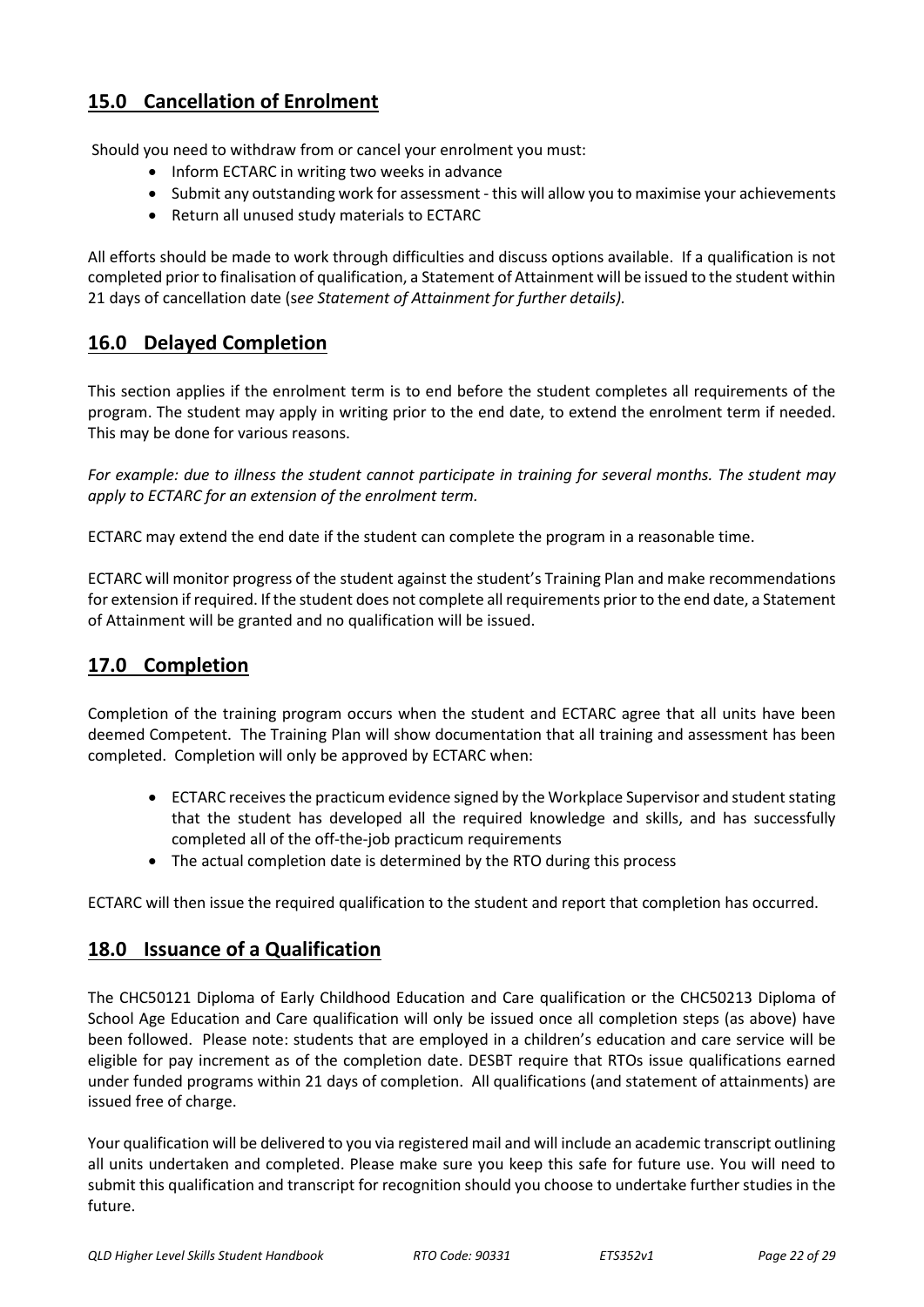## **19.0 Statements of Attainment**

Should a student cancel their enrolment in the program and not complete all requirements to receive the formal qualification, a Statement of Attainment will be issued within 21 days of cancellation date. The Statement of Attainment is provided free of charge and will outline all units of competency that have been completed to a Competent standard.

## **20.0 Complaints and Appeals**

The acceptance and investigation of complaints is important as it assists ECTARC to continually assess and improve the services provided. Every client has the right to a positive and sympathetic response to their concerns. Feedback is to be encouraged and seen by everyone in the organisation as an opportunity to improve services. Complaints and outcomes are used as a tool for improving and revising policies and procedures within the organisation.

Any client or member of the wider community can make an appeal or complaint if unsatisfied with any aspect of the services provided by ECTARC, including its Training and Development Officers, other staff and students.

A complaint is a statement or approach by a client or staff member that may relate to:

- Provision of service
- Interpersonal conflict
- Lack of communication
- Harassment and/or discrimination
- Service delivery
- Procedures or policies

Clients are encouraged to contact ECTARC to appeal against an assessment decision or make a complaint directly, and are reassured that their concern will be dealt with:

- promptly and efficiently
- in a fair and equitable manner
- so as to respect confidentiality and ensure impartiality is maintained
- so that parties are informed regularly of action being taken/progress
- in a manner whereby follow up checks are made at a later date to review the appropriateness of solutions reached
- so that documented records are maintained

To ensure confidentiality, employees, clients or members of the community raising a complaint are advised to discuss the matter only with the person(s) directly involved.

#### **20.1 Appeals**

Every student has the right to appeal against an assessment decision. An appeal is a statement or approach by a student to an ECTARC employee who feels that an error has been made or they have been unfairly assessed. An ECTARC employee also has the right to appeal if they feel that the assessment process has not been conducted in an appropriate manner.

#### **20.2 Raising an Appeal**

Once a student receives an assignment marked NYS (Not Yet Satisfactory) the student has 14 days to lodge an appeal. If a candidate wishes to query their assessment outcome or procedure they need to notify ECTARC in writing, adequately identifying and providing details of the query.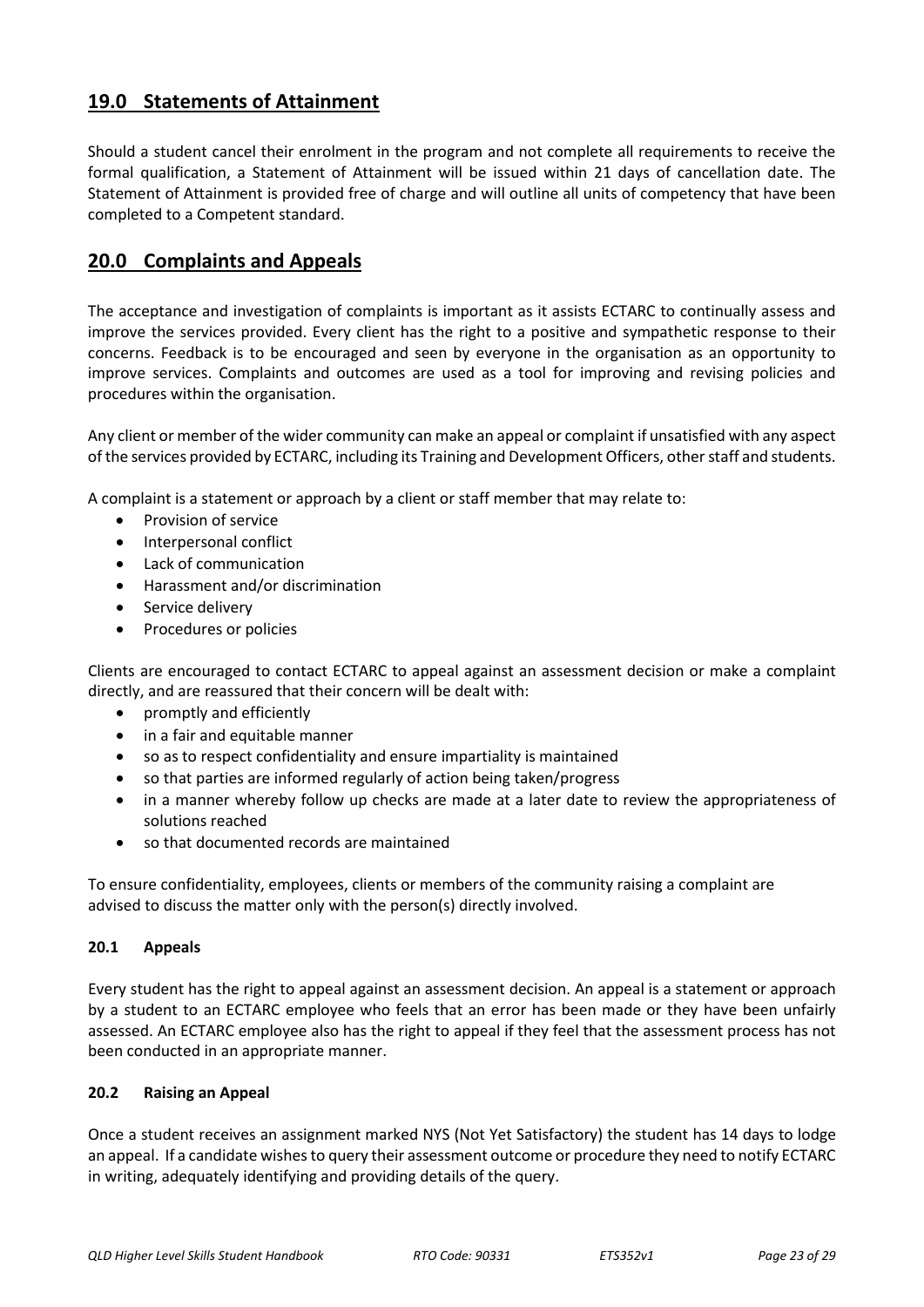The appeals letter should be addressed to 'The Manager' and mailed to: ECTARC 210 Shellharbour Rd Warrawong NSW 2502, or emailed to: [natalie@ectarc.com.au](mailto:natalie@ectarc.com.au)

The ECTARC employee receiving the query will advise the relevant TDO who conducted the original assessment. A panel of no less than three ECTARC TDOs, one of whom may be the original assessor, will convene to conduct a full review of the original assessment.

Once the information is received, a meeting will be held with a panel of three ECTARC TDOs to conduct a full review of the original assessment. The outcome of the review will be documented and forwarded to the student who has made the appeal. If the student is satisfied with the outcome of the appeal then no further action will be taken. If the student does not feel as though the issue has been resolved satisfactorily then the formal complaints process must be followed.

#### **20.3 Complaints**

Complaints can be raised in person, in writing, by telephone or via email. An empathetic ECTARC staff member will listen to your complaint, and if possible/appropriate, resolve the issue promptly at the local level. If you are satisfied with the response and/or follow-up action(s), no further steps will need to be undertaken. Management may be requested to assist in these situations. If this approach is considered by either party to be inadequate or inappropriate, the process of lodging a formal complaint should be undertaken.

#### **20.4 Formal Complaints Process**

**Step 1** If a client or member of the community feels the complaint cannot be resolved informally, then the matter should be addressed officially in writing. To lodge an official complaint a written letter or email should be forwarded to ECTARC Management adequately identifying and providing details of the complaint and the outcome sought.

#### **Step 2 Internal Review**

All matters will be responded to without prejudice and within specified time frames - usually three to five (3-5) working days. For complaints where ECTARC considers more than sixty (60) calendar days are required to process or finalise the complaint or appeal, the complainant will be notified in writing stating the reasons for the delay and receive regular written updates on progress of the matter.

With the complainant's consent, the Manager will call the parties together and attempt to reach an agreement. The complainant may, at any stage of the procedure, invite an external representative to advise, assist or advocate on your behalf. In an interview situation, a friend/colleague may be invited to support and observe. NOTE: **an observer is not an active student.**

ECTARC must act on each substantiated complaint.

#### **Step 3 External review**

If an agreement is not reached within an agreed timeframe, the matter will be referred to the relevant agency to arbitrate.

Where a formal complaint cannot be resolved internally, ECTARC will make arrangements for an external, independent person or body to review the complaint.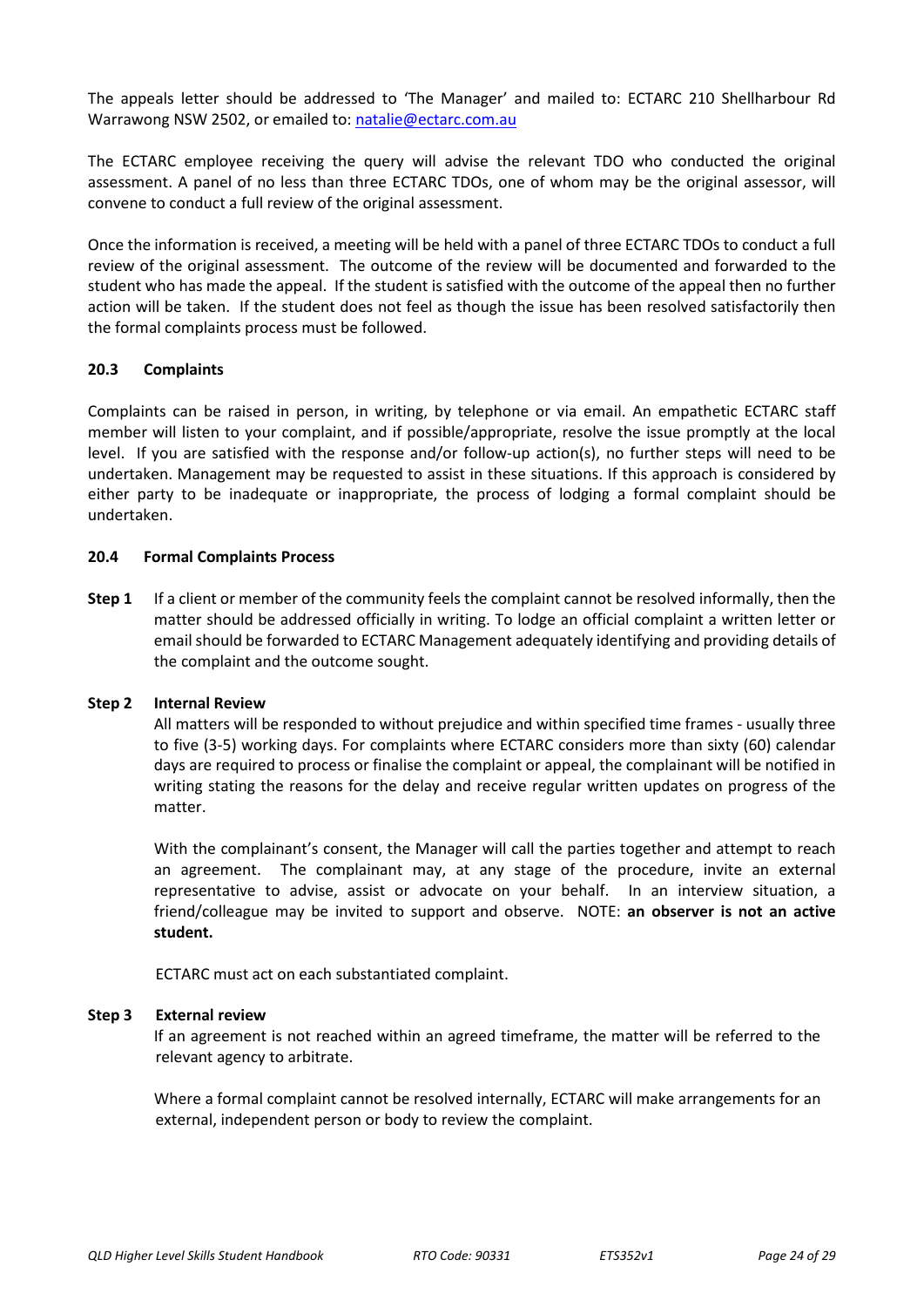Where a student feels that an issue needs to be addressed further by an external organisation, they can contact the National Training Complaints Hotline. The hotline will not investigate complaints but will forward complaints to the most appropriate agency, authority or jurisdiction for consideration. Complaints can be registered with the National Training Complaints Hotline by phone at: 13 38 73

At the end of the mediation process, if an agreed position is reached, the Manager will document the outcome of the meeting in writing and forward to the person who initiated the complaint. A copy will also be forwarded to all other parties involved in the matter.

## **21.0 Assistance**

The Department of Employment, Small Business and Training provides information on all aspects of training and employment for all parties involved. Information on all topics is available on the website.

ECTARC is also available to provide information and assistance at all times. We have provided some numbers and websites below that you may find useful.

| DESBT - Department of Employment, Small Business<br>and Training | Website: https://desbt.qld.gov.au/          |
|------------------------------------------------------------------|---------------------------------------------|
| <b>Fair Work Commission</b>                                      | Website: www.fwc.gov.au                     |
| <b>Australian Skills Quality Authority</b>                       | Website: www.asqa.gov.au                    |
| Workplace Health and Safety QLD                                  | Website: www.worksafe.gld.gov.au            |
| Early Childhood Australia                                        | Website: www.earlychildhoodaustralia.org.au |
| QTIS - Queensland Training Information Service                   | Website: www.qtis.training.qld.gov.au       |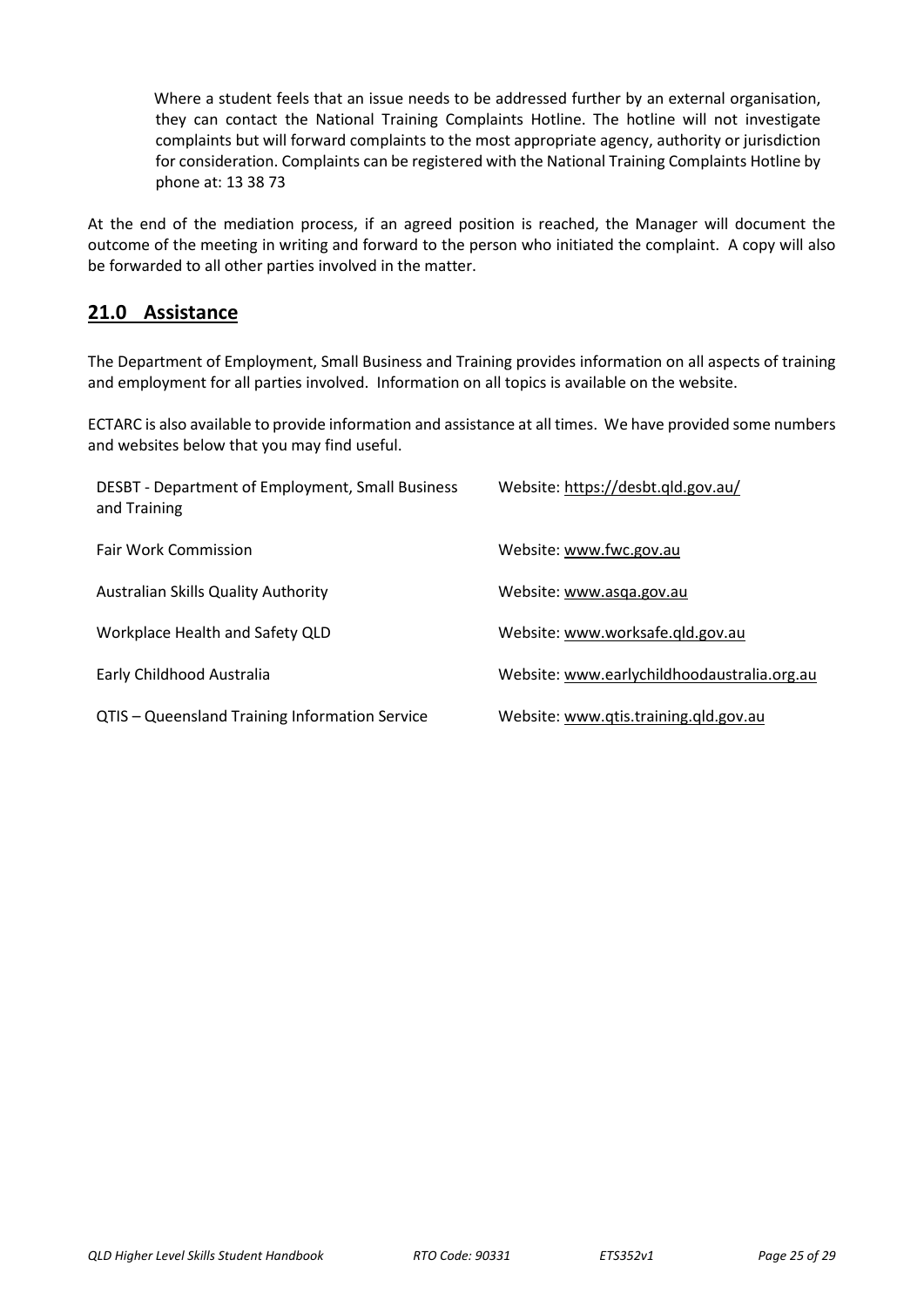# APPENDIX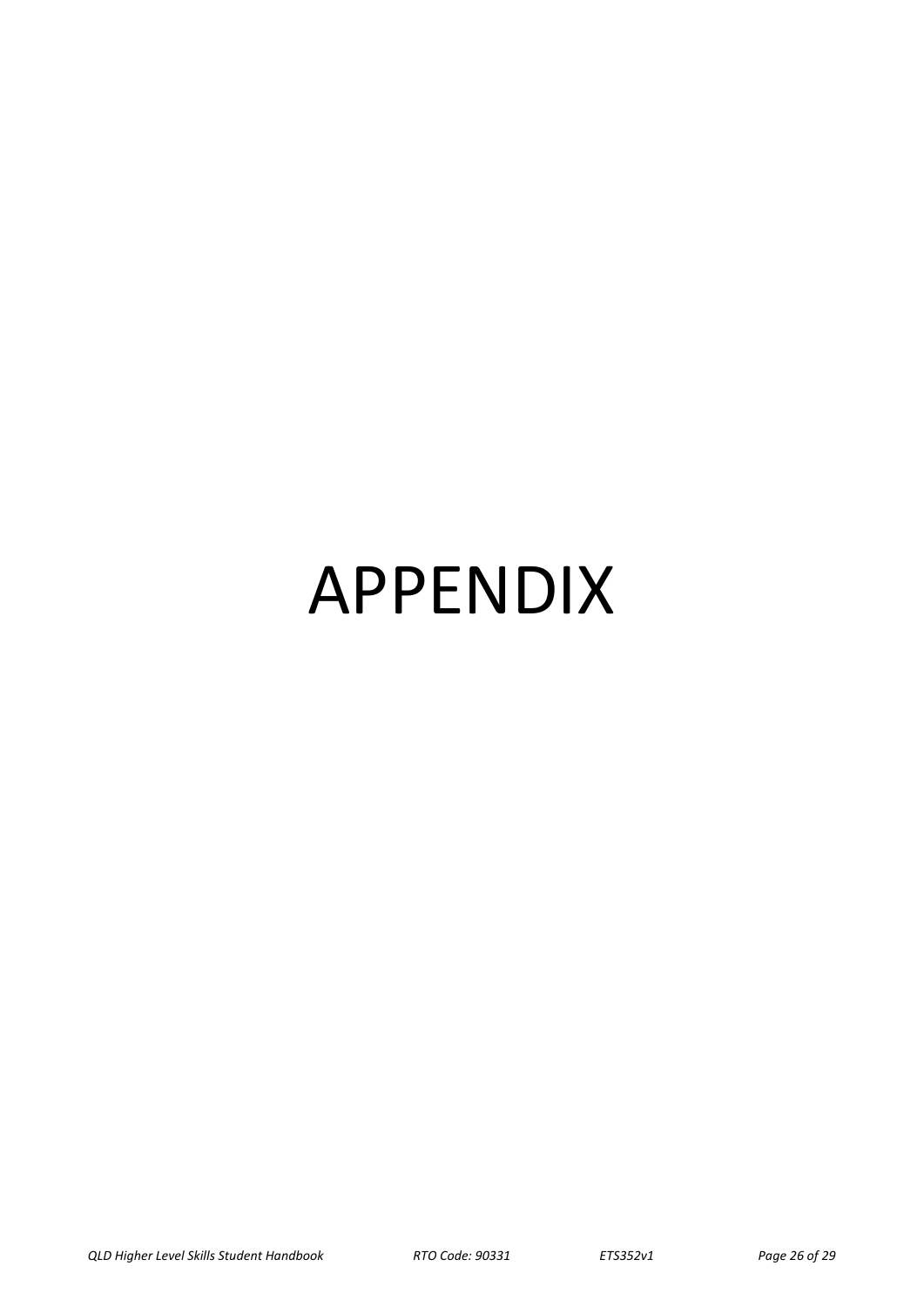## **APPENDIX 1 – UNIT HOURS AND PRICES**

#### **CHC50121 Diploma of Early Childhood Education and Care Higher Level Skills**

|                                                                                      |              | Cost            |            |
|--------------------------------------------------------------------------------------|--------------|-----------------|------------|
| <b>Unit Code</b>                                                                     | <b>Hours</b> | <b>Full Fee</b> | Concession |
| CHCPRP003 - Reflect on and improve own professional practice                         | 120          | \$78.00         | \$31.20    |
| CHCECE041 - Maintain a safe and healthy environment for children                     | 55           | \$35.75         | \$14.30    |
| CHCECE050 - Work in partnership with children's families                             | 70           | \$45.50         | \$18.20    |
| CHCECE042 - Foster holistic early childhood learning, development and<br>wellbeing   | 200          | \$130.00        | \$52.00    |
| CHCECE047 - Analyse information to inform children's learning                        | 75           | \$48.75         | \$19.50    |
| CHCECE043 - Nurture creativity in children                                           | 80           | \$52.00         | \$20.80    |
| CHCECE049 - Embed environmental responsibility in service operations                 | 73           | \$47.45         | \$18.98    |
| CHCECE048 - Plan and implement children's education and care<br>curriculum           | 180          | \$117.00        | \$46.80    |
| CHCECE045 - Foster positive and respectful interactions and behaviour in<br>children | 60           | \$39.00         | \$15.60    |
| CHCECE046 - Implement strategies for the inclusion of all children                   | 65           | \$42.25         | \$16.90    |
| CHCECE044 - Facilitate compliance in a children's education and care<br>service      | 110          | \$71.50         | \$28.60    |
| BSBTWK502 - Manage team effectiveness                                                | 60           | \$39.00         | \$15.60    |
| Electives - Further electives are available from training.gov.au                     |              |                 |            |
| CHCMGT003 - Lead the work team                                                       | 100          | \$65.00         | \$26.00    |
| BSBHRM413 - Develop teams and individuals                                            |              | \$26.00         | \$10.40    |
| BSBSTR501 - Establish innovative work environments                                   | 50           | \$32.50         | \$13.00    |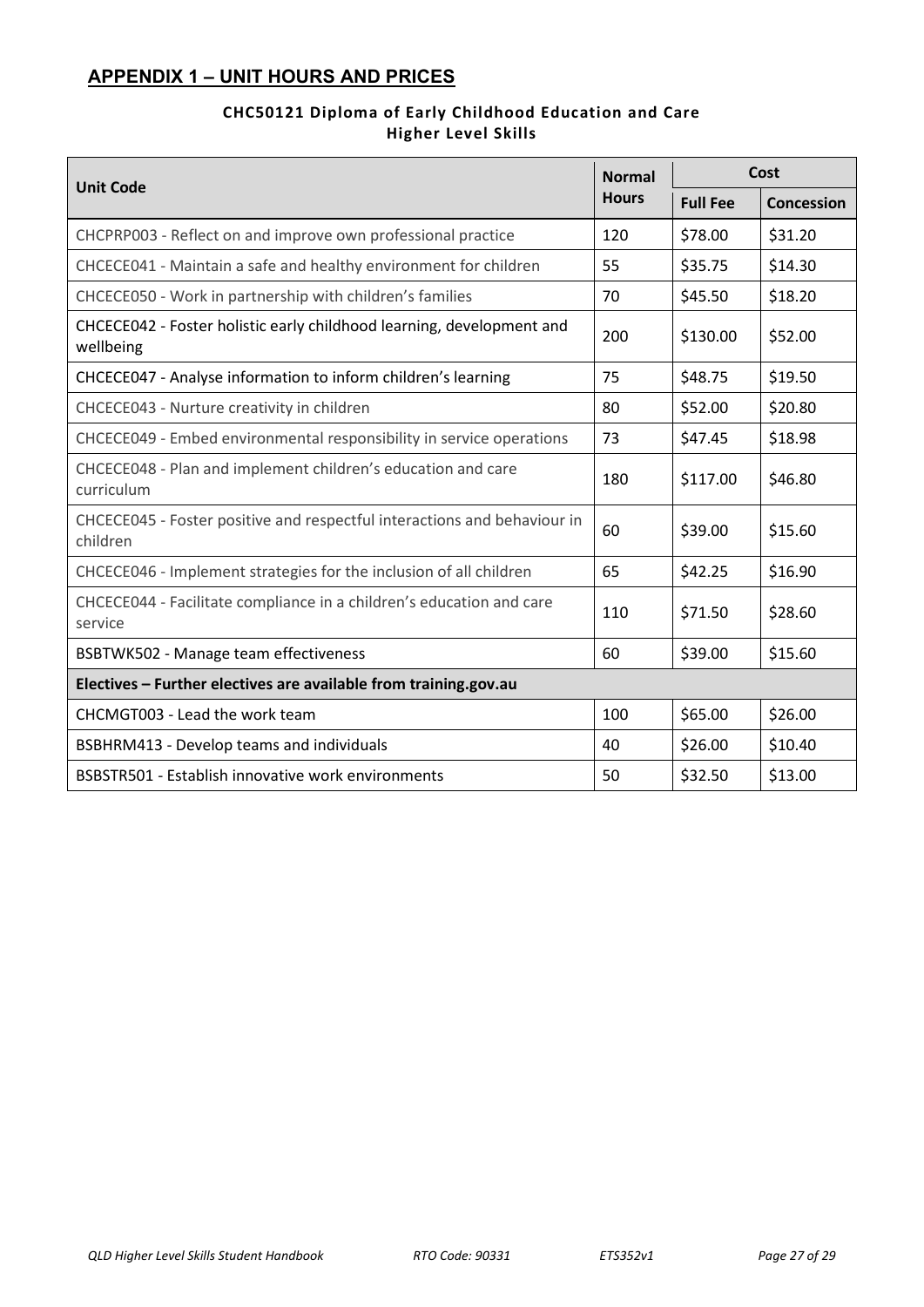## **APPENDIX 2 – UNIT HOURS AND PRICES**

### **CHC50213 Diploma of School Age Education and Care Higher Level Skills**

| <b>Unit Code</b>                                                                                      |     | Cost            |                   |
|-------------------------------------------------------------------------------------------------------|-----|-----------------|-------------------|
|                                                                                                       |     | <b>Full Fee</b> | <b>Concession</b> |
| CHCECE001 Develop cultural competence                                                                 | 70  | \$45.50         | \$22.75           |
| CHCECE004 Promote and provide healthy food and drinks<br>35                                           |     | \$22.75         | \$11.35           |
| CHCECE009 Use an approved learning framework to guide practice                                        | 70  | \$45.50         | \$22.75           |
| CHCECE011 Provide experiences to support children's play and learning                                 | 40  | \$26.00         | \$13.00           |
| CHCECE016 Establish and maintain a safe and healthy environment for<br>children                       | 50  | \$32.50         | \$16.25           |
| CHCECE018 Nurture creativity in children                                                              | 80  | \$52.00         | \$26.00           |
| CHCECE019 Facilitate compliance in an education and care service                                      | 120 | \$78.00         | \$39.00           |
| CHCECE020 Establish and implement plans for developing cooperative<br>behaviour                       | 50  | \$32.50         | \$16.25           |
| CHCECE021 Implement strategies for the inclusion of all children                                      | 50  | \$32.50         | \$16.25           |
| CHCECE024 Design and implement the curriculum to foster children's<br>learning and development        | 170 | \$110.50        | \$55.25           |
| CHCECE026 Work in partnership with families to provide appropriate<br>education and care for children | 70  | \$45.50         | \$22.75           |
| CHCPRT001 Identify and respond to children and young people at risk                                   | 40  | \$26.00         | \$13.00           |
| CHCSAC001 Support children to participate in school age care                                          | 50  | \$32.50         | \$16.25           |
| CHCSAC002 Develop and implement play and leisure experiences in<br>school age care                    | 65  | \$42.25         | \$21.12           |
| CHCSAC003 Work collaboratively and respectfully with children in school<br>age care                   | 60  | \$39.00         | \$19.50           |
| CHCSAC005 Foster the holistic development and wellbeing of the child in<br>school age care            | 240 | \$156.00        | \$78.00           |
| CHCDIV002 Promote Aboriginal and/or Torres Strait Islander cultural<br>safety                         | 25  | \$16.25         | \$8.13            |
| Elective Units: 7 elective units must be chosen                                                       |     |                 |                   |
| CHCDIV001 Work with diverse people                                                                    | 40  | \$26.00         | \$13.00           |
| BSBINN502 Build and sustain an innovative work environment                                            | 50  | \$32.50         | \$16.25           |
| CHCECE022 Promote children's agency                                                                   | 80  | \$52.00         | \$26.00           |
| CHCECE025 Embed sustainable practices in service operations                                           |     | \$39.00         | \$19.50           |
| CHCPRP003 Reflect on and improve own professional practice                                            | 120 | \$78.00         | \$39.00           |
| BSBLED401 Develop teams and individuals                                                               |     | \$26.00         | \$13.00           |
| CHCMGT003 Lead the work team                                                                          |     | \$65.00         | \$32.50           |
| CHCPOL002 Develop and implement policy                                                                |     | \$58.50         | \$29.25           |
| HLTWHS003 Maintain work health and safety                                                             |     | \$26.00         | \$13.00           |
| CHCECE023 Analyse information to inform learning                                                      |     | \$45.50         | \$22.75           |

*QLD Higher Level Skills Student Handbook RTO Code: 90331 ETS352v1 Page 28 of 29*